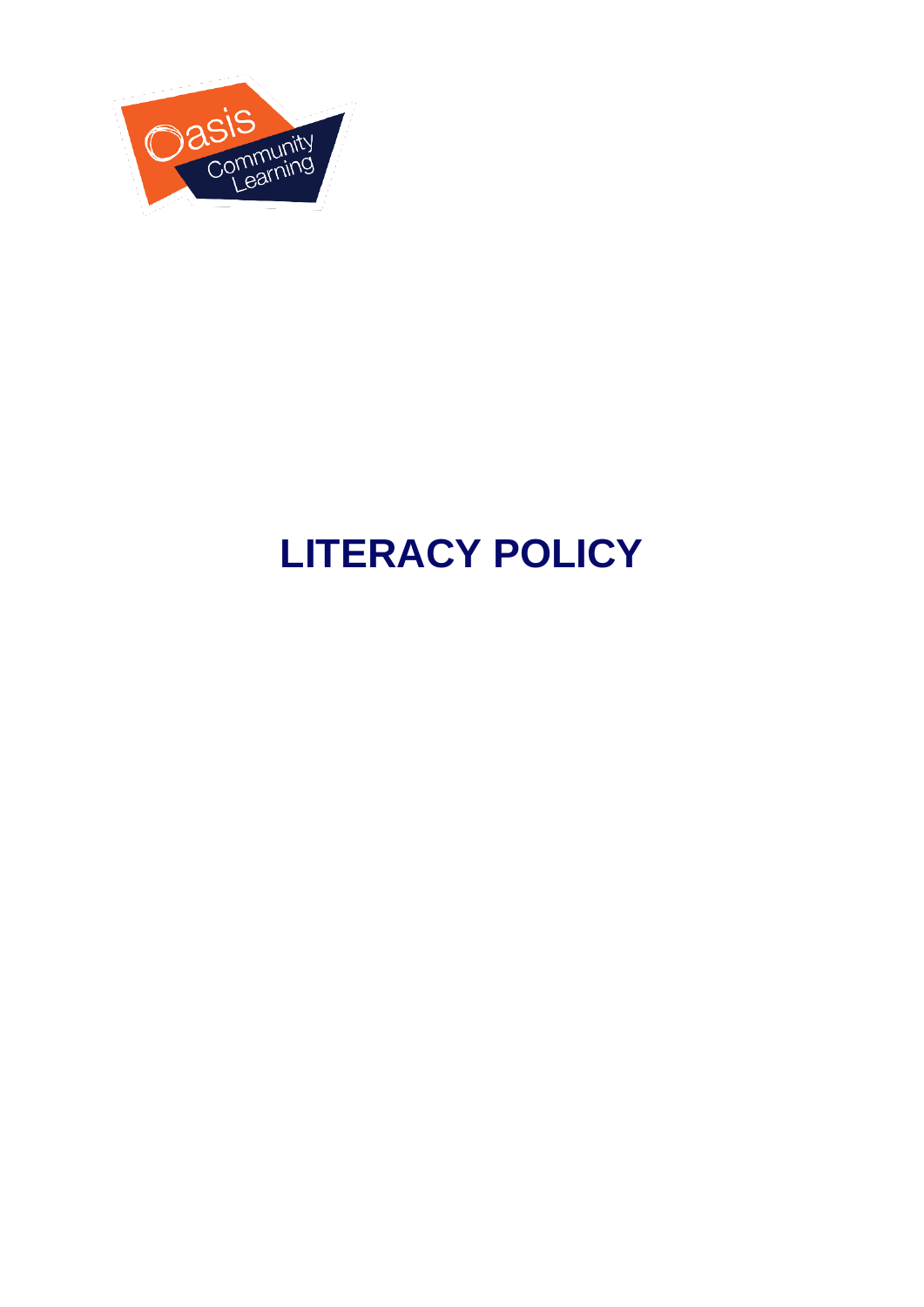

## **CONTENTS**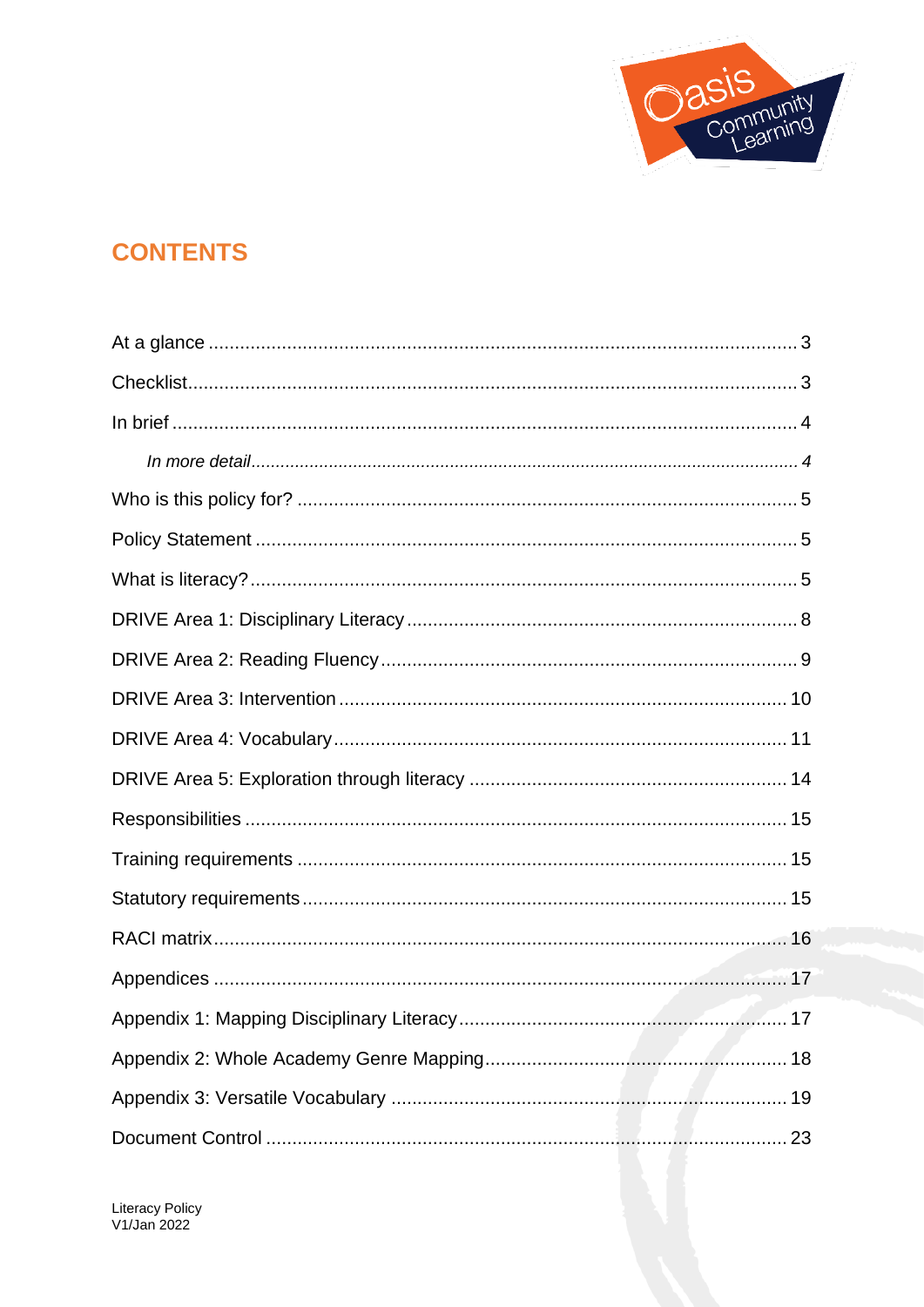#### <span id="page-2-0"></span>**At a glance**



OCL is part of the wider Oasis family with a shared vision for community, a place where everyone is included, making a contribution and reaching their God given potential. In all aspects of our approach to literacy we draw upon, make reference to and reflect on the Oasis 9 Habits knowing that being able to do these things grows confidence in oracy, develops wider vocabulary and also supports the development of the 9 Habits in students' personal development and character formation.

This policy ensures consistent application of literacy strategies across all secondary academies within the Trust, thereby facilitating equal life chances and opportunities afforded through functional literacy skills. OCL believes passionately in every child's right to have access to appropriate and challenging reading material. We believe that literacy is a core skill that must be developed in all our young people to ensure that they can reach their God given potential and make a difference in both their local and global community.

## <span id="page-2-1"></span>**Checklist**

- ❑ Our approach to literacy draws upon, makes reference to and reflects the Oasis Ethos and 9 Habits. The shared vision of our academies being communities where everyone is included, contributes and achieves their God given potential, underpins our work.
- ❑ We will be open and supportive of our colleagues as we implement this policy across our academies, utilising NLP support to develop literacy practice and embed the policy.
- ❑ We will provide CPD for literacy leads via our strategy and community groups to ensure the intent, implementation and impact of the policy are robust across academies
- ❑ We will work with Academy leaders to ensure they have clarity of understanding of the literacy policy and its wider import for school improvement.
- ❑ We will review the policy after one year of implementation to refine and enhance our approach, as required, acting on the feedback from key stakeholders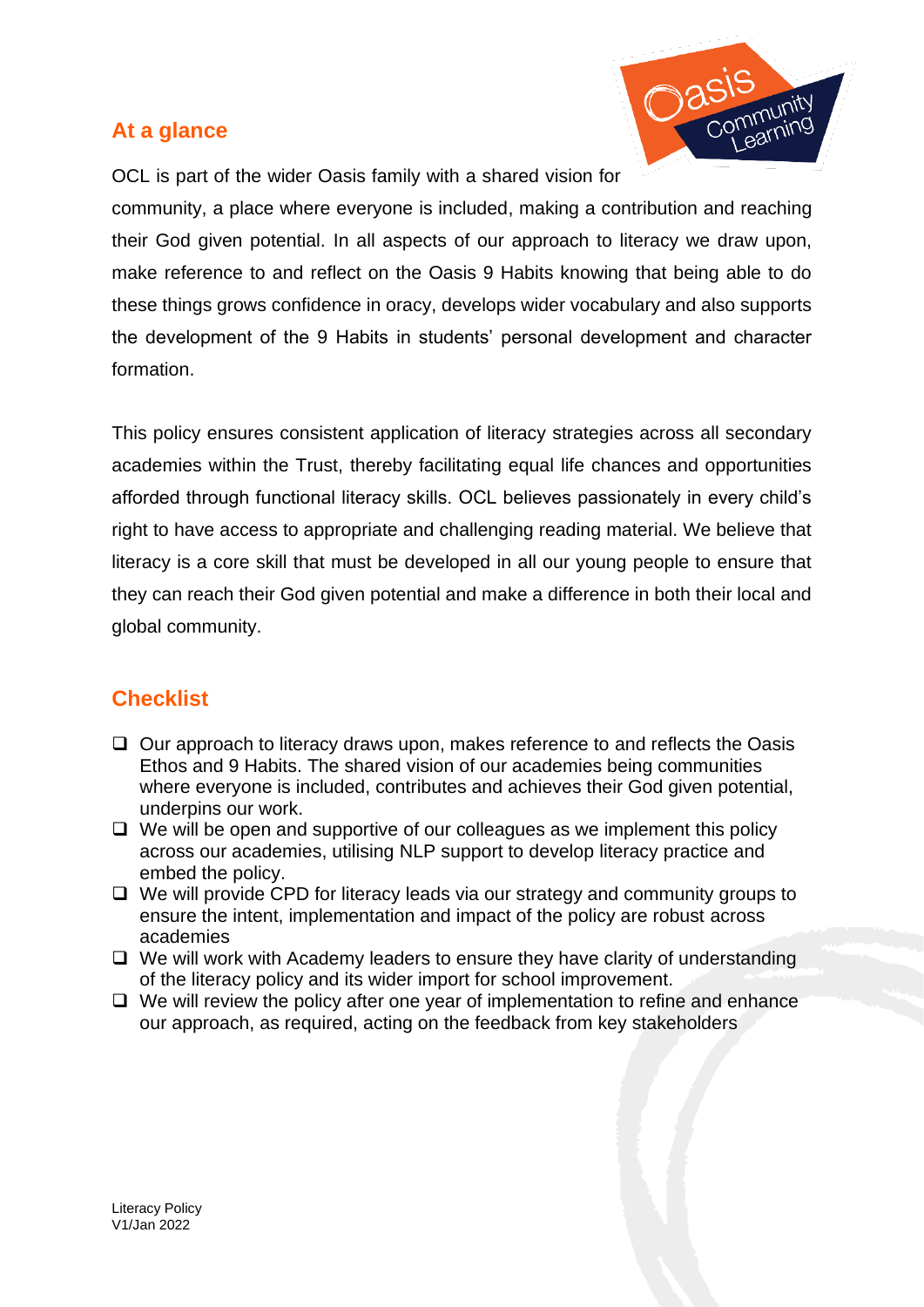## <span id="page-3-0"></span>**In brief**



This aim of this policy is to establish a shared approach to

literacy development across all secondary academies and clarify the fundamental principles which underpin this.

#### <span id="page-3-1"></span>In more detail

The OCL literacy policy is underpinned by five key areas:

- 1. **D**isciplinary literacy
- 2. **R**eading fluency
- 3. **I**ntervention
- 4. **V**ocabulary
- 5. **E**xploration through literacy

These areas form the foundation of each element of literacy provision and academies will produce a localised policy which focuses on the development of each area in their local context.

As part of the OCL literacy policy, all students will:

- Become fluent readers. Every student will have the skills to access a minimum of age-related reading materials by the time they leave their academy.
- Develop their academic writing and reading skills through the delivery of disciplinary literacy within each subject area.
- Learn to develop and adapt their spoken language to specific situations while celebrating their own heritage, accent and community.
- Benefit from their academy Reading Pledge which promises access to a range of appropriate and challenging longer texts including Shakespeare, 19<sup>th</sup> century literature and a wide range of modern and young adult reading for pleasure texts
- Have opportunities to celebrate literacy through extracurricular clubs, academy and trust wide competitions and other bespoke opportunities
- Develop strong cultural and current affairs knowledge through our Oasis core literacy offer.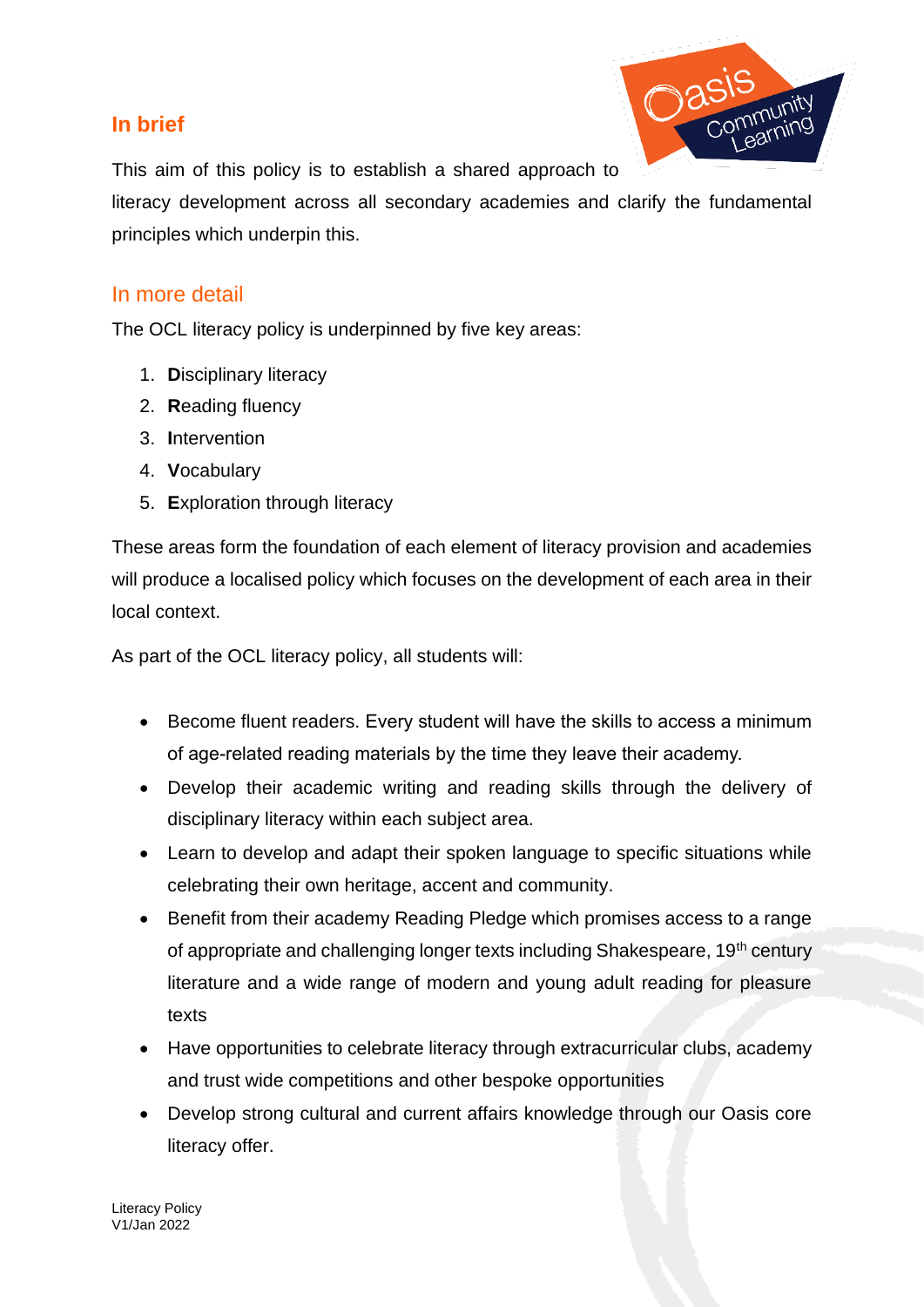

## <span id="page-4-0"></span>**Who is this policy for?**

This policy applies to leaders, teachers and support staff in all secondary academies.

## <span id="page-4-1"></span>**Policy Statement**

This Trust wide policy has been developed with the support of colleagues in secondary academies as well as those national leaders responsible for governance, delegated from the Trust Board. This document gives clear guidance to each academy.

## <span id="page-4-2"></span>**What is literacy?**

To be literate in its most basic form is to have the ability to read, write, communicate and react to ideas in text and language. Literacy skills provide strong foundations which students build on across subject disciplines. The OCL literacy policy however runs much deeper than our ability to read, write and communicate. National statistics show a concerning downward spiral with regards to the literacy of the nation. National Literacy Trust statistics<sup>1</sup> suggest that:

- 1 in 8 disadvantaged children in the UK say that they don't have a book of their own.
- The longer children maintain an enjoyment of reading, the greater the benefits are in the classroom.
- Children born into communities with the most serious literacy challenges have some of the lowest life expectancies in England.
- Only half of children in the UK enjoy writing.
- Children who enjoy reading and writing are happier in their lives.
- 1 in 6 adults in the England (16.4%/7.1 million people) have very poor literacy skills.

Social disadvantage and deprivation play an undeniable part not only then in the national picture, but also in the local communities that Oasis academies serve.

Literacy Policy <sup>1</sup> 'What is literacy?', National Literacy Trust <https://literacytrust.org.uk/information/what-is-literacy/>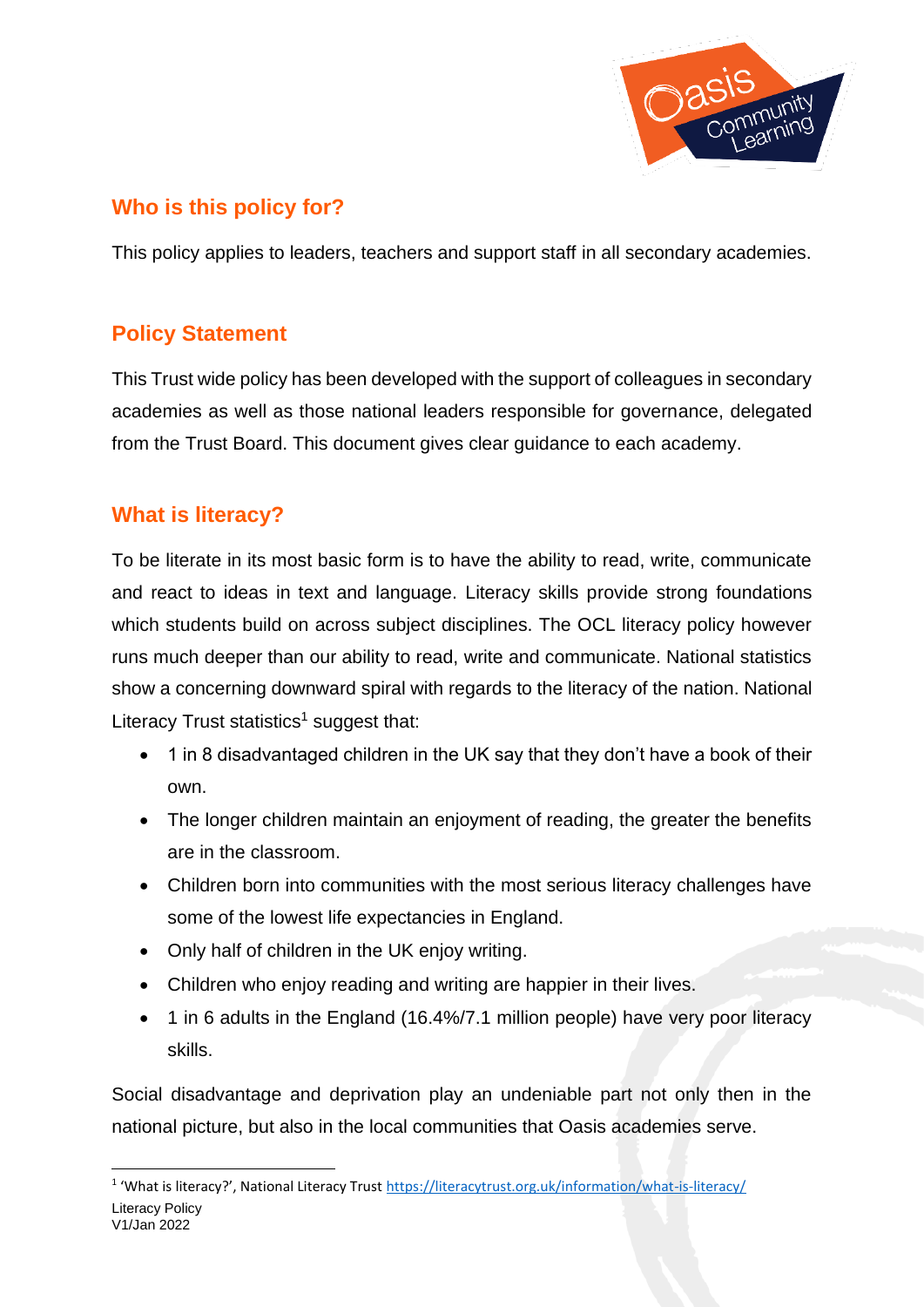

From these statistics, it is clear that an increased level of

literacy leads to a longer and happier life, which must be a priority for all Oasis Academies. Therefore, the vision of the OCL literacy policy is simple: for no child to be left behind. Shared literacy and language are important in the ways in which we communicate and also the ways in which we understand and respect each other. Consequently, the OCL literacy policy is underpinned by 5 key areas:

- **1. D**isciplinary literacy
- **2. R**eading fluency
- **3. I**ntervention
- **4. V**ocabulary
- **5. E**xploration through literacy

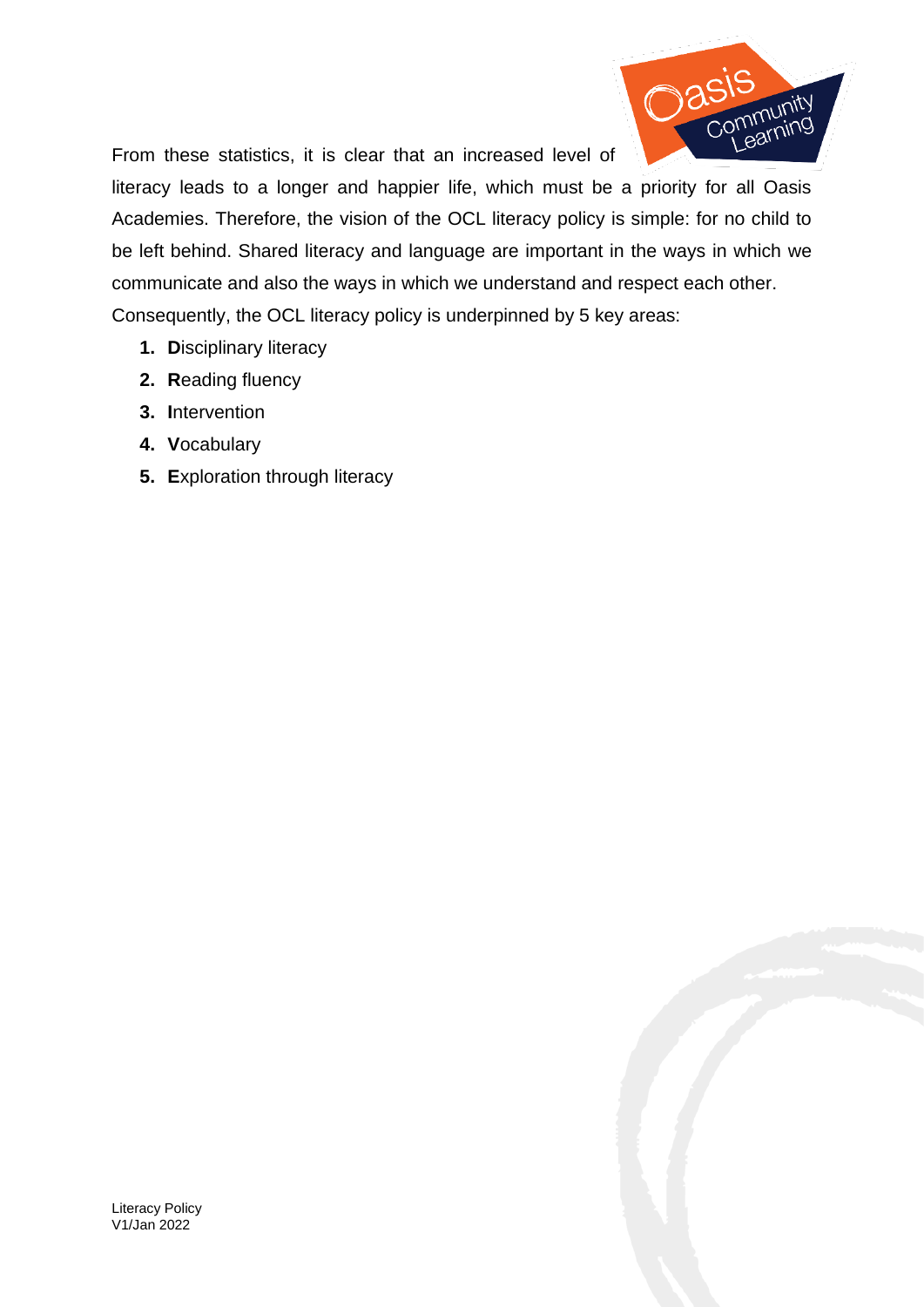

# **OCL DRIVE up Literacy standards**

#### **Disciplinary Literacy**

reading, writing and

oracy across distinct

. This emphasises all

. This focuses on the

elements of literacy

evident in all subjects

and how subject leads

can best be supported

in their subject area to

deliver this effectively.

academic reading and

classroom, as well as

the development of

. The development of

writing within the

and subject teachers

teachers are teachers

. The approach to

subject areas.

of literacy.

#### **Reading Fluency**

- . The school culture and ethos with regards to reading.
	- . A core part of the One Plan, reading fluency focuses on the proficiency of students' reading ability as well as their engagement with reading for pleasure.
	- A strong focus is placed on reading aloud (by both teachers and students), discussion and engaging with both fiction and nonfiction texts.

#### Intervention

- · Data informed interventions are selected through nationally approved intervention models
- . These will include those focused on the development of phonics as well as those which support decoding and comprehension.
- · Each Academy will create a bespoke plan, according to need and utilise Trust support.

#### Vocabulary

- · Direct instruction of vocabulary is a key part of all subject teaching.
- . Vocabulary lists for Tier 2 and 3 vocabulary are utilised in all subjects.

#### **Exploration through** literacy

. A shared reading list appropriate for all students is in place. This provides insight into the wider world around students whilst also ensuring that the texts chosen are engaging, age appropriate and promote equality, diversity and inclusion. • The Reading Pledge each Academy makes guarantees the types of literature all students will be exposed to during their time in education.

Literacy Policy V1/Jan 2022

oracy.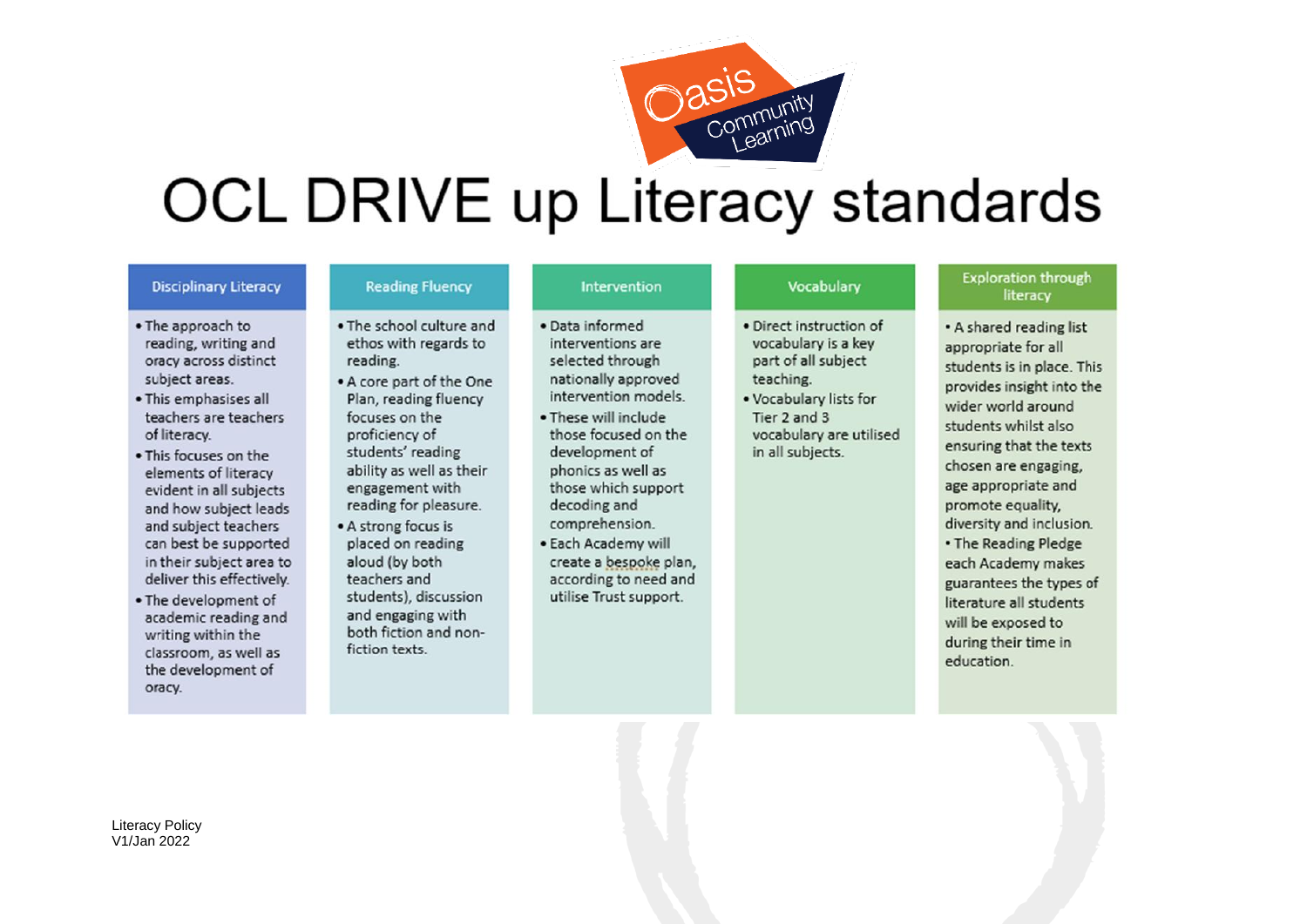

## <span id="page-7-0"></span>**DRIVE Area 1: Disciplinary Literacy**

Disciplinary literacy covers the academic reading, writing, spoken and multi-modal skills used within each subject area. Understanding disciplinary literacy essentially means mapping, understanding and supporting the individual needs for literacy within each curriculum area. Unlike primary study, secondary education is delivered by a range of teachers with different subject specialisms, many of which are not experts in reading or literacy. Disciplinary literacy seeks to help Literacy Leaders understand the needs within each subject area, the crossover between subject areas and how literacy can best be supported across the curriculum. In order to fully understand the disciplinary literacy needs in each academy within the trust, it is essential Literacy Leaders prioritise the mapping of literacy needs across the academy to ensure that:

- The literacy offering is consistent across the academy and meets OCL's expectations in line with the Trust Literacy Policy.
- Literacy Leaders develop teachers' understanding of literacy teaching, and support with the planning, resourcing and delivery of different reading and writing elements within subject areas.
- The cognitive load of students is managed effectively by avoiding the teaching of contradictory or repetitive methods of writing across different subject areas. Instead, this is streamlined and simplified to ensure consistent methods are used.
- All staff feel secure enough to ask for literacy support, offer guidance to students and feel confident when stating that they are a teacher of literacy.
- Reading for pleasure, academic reading and reading aloud are all explicitly used across the curriculum.
- Students are given opportunities to develop their oracy skills; discussion and structured speech are established practice and students adapt their speech to suit different contexts and audiences.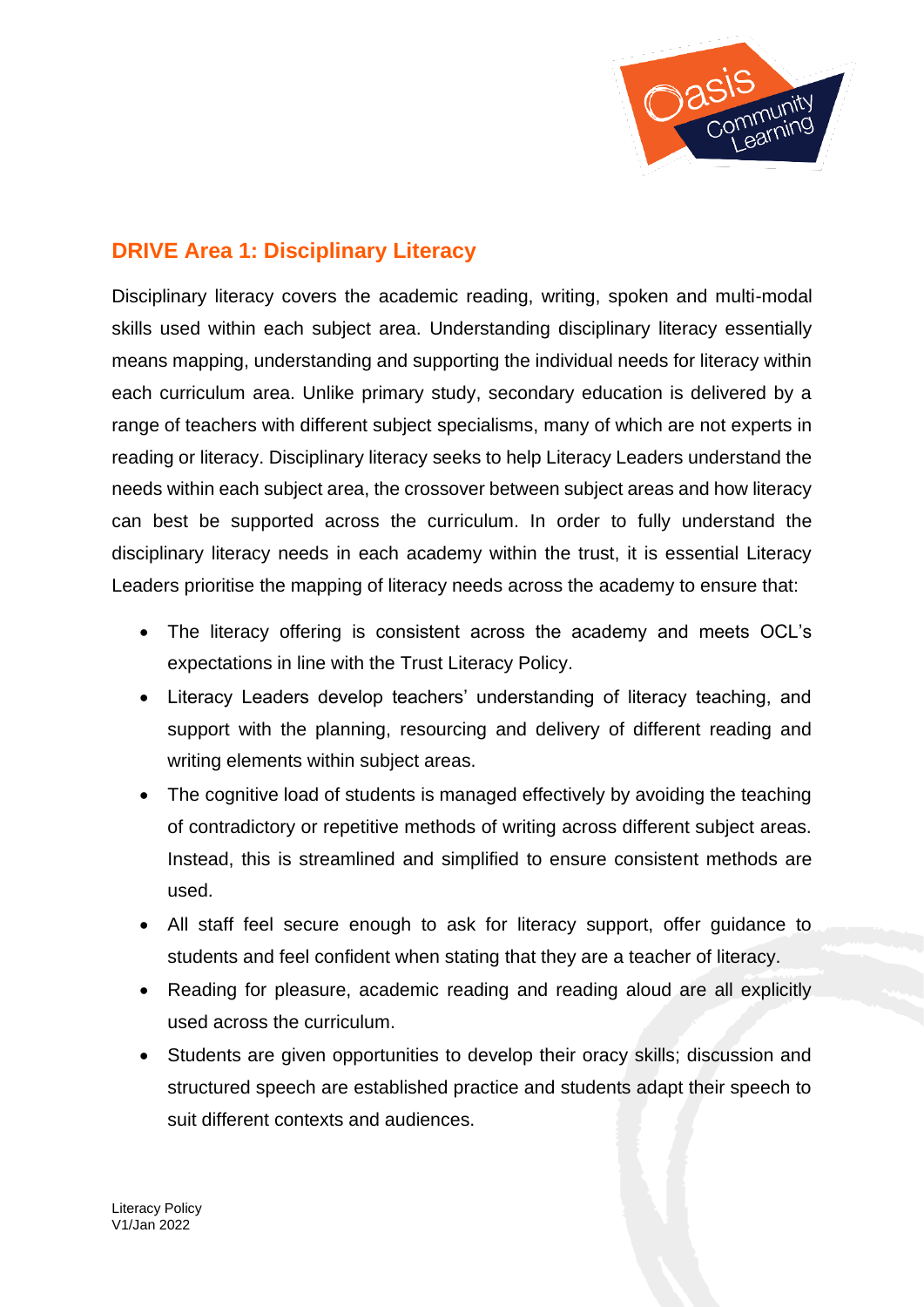#### **OCL Expectations**



Literacy leaders will undertake the 'Literacy mapping' exercise (see Appendices 1a and 1b) to fully understand:

- What literacy needs exist within each subject (e.g. reading and responding to questions, structuring long form answers, academic writing or comprehension of subject specific material)
- What actions can be taken by the literacy leader and curriculum leader to support these needs
- What resources are likely to be needed as part of a larger disciplinary literacy action plan

## <span id="page-8-0"></span>**DRIVE Area 2: Reading Fluency**

Reading Fluency refers to the importance of having designated reading, comprehension and vocabulary practice as a part of both subject curriculum and whole academy planning. As such, reading fluency is a core part of the Oasis One Plan and OCL curriculum statement of intent and is therefore a priority for development across Oasis Academies. All academies must:

- Develop a positive ethos and culture of reading, including the utilisation of the library (where appropriate), reading for pleasure and access to challenging and appropriate texts which meet the standards set by Oasis within DRIVE area 5.
- Use data to measure the proficiency of students' reading ability. Data may be gathered from NGRT tests, phonics assessments and scaled scores gathered from SATs exams at KS2 or other forms of assessment.
- Develop a culture of and opportunities to read aloud across all academies which must be delivered via a clear reading strategy e.g. Control the Game.

#### **OCL Expectations**

Teachers have a responsibility to help students to become confident, skilled, critical and reflective readers of all kinds of texts, therefore:

• Teachers frequently read to students in order to model best practice and high quality spoken language

Literacy Policy V1/Jan 2022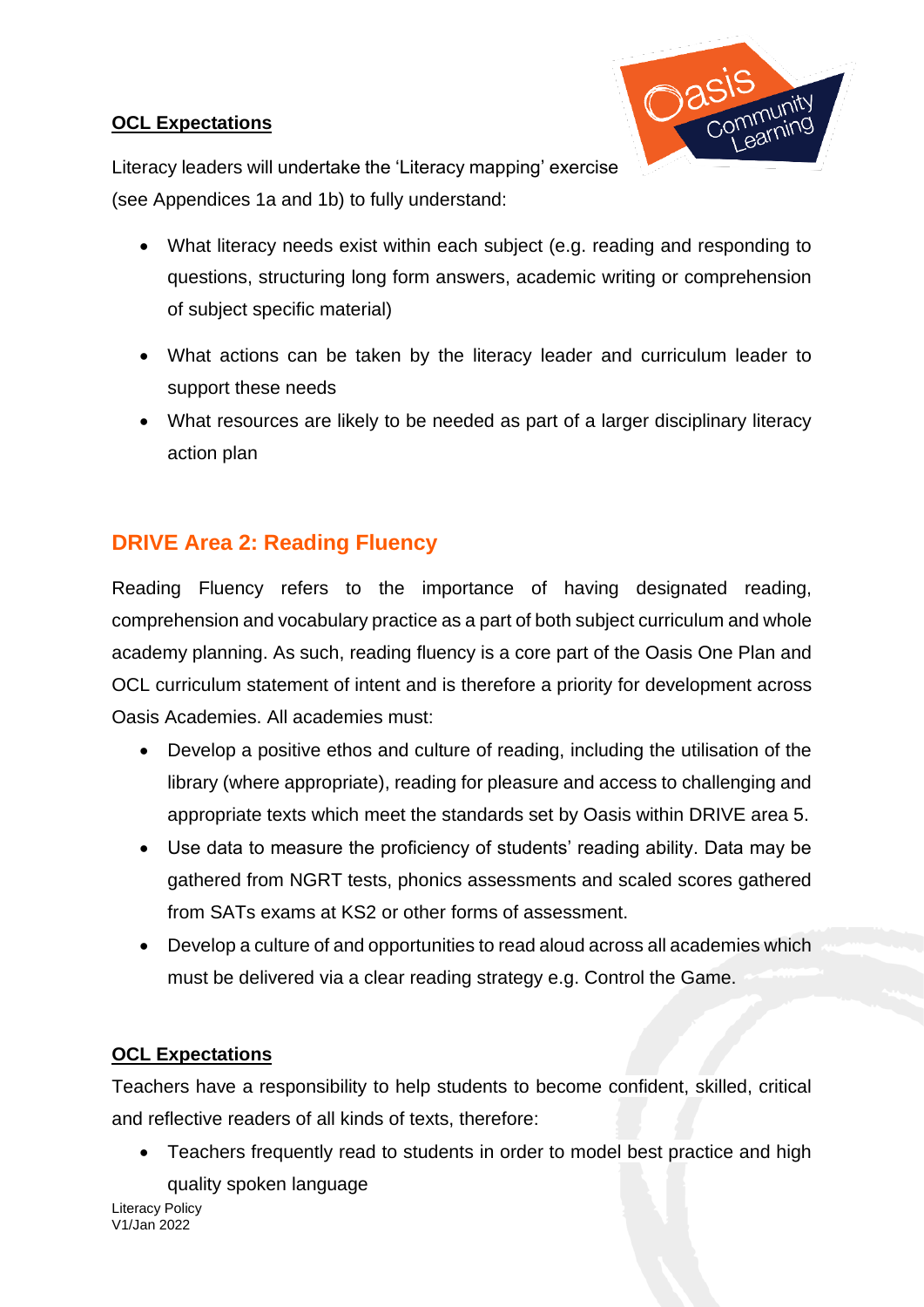

- Students are encouraged to read collaboratively as well as on their own; this may be aloud or in small groups or pairs
- Teachers make use of NGRT/SATs and/or other reading data available on Bromcom to support their planning
- Students are encouraged to use specific reading strategies (skimming, scanning, annotation, highlighting) and become used to making their own choice of the most appropriate strategy
- Teachers pre-read materials before delivery, making annotations to show best practice and ensuring key word definitions are precise as per the dictionary definition
- Reading for pleasure is promoted throughout the academy and there is engagement with fiction, non-fiction and shared reading

## <span id="page-9-0"></span>**DRIVE Area 3: Intervention**

While intervention is only a small part of a whole academy literacy strategy, this area of DRIVE focuses on the use of appropriate, meaningful and measurable intervention to improve literacy skills, vocabulary, comprehension and decoding skills. In order for all students to achieve their potential, intervention strategies must be used to improve literacy skills and ensure that all students can make significant progress, regardless of their entry point to the secondary phase. Students must be identified for interventions using data (e.g. reading age data) and appropriate academy assessments.

#### **OCL Expectations**

Interventions for the following must be put in place, according to Academy need:

- 1. Phonics intervention
	- o For those students with a reading age below 9, academies need to consider, on a child by child basis, the need for a phonics intervention package.
	- o Fresh Start Phonics by Ruth Miskin is a highly respected and celebrated phonics programme. Fresh Start Phonics is designed for those students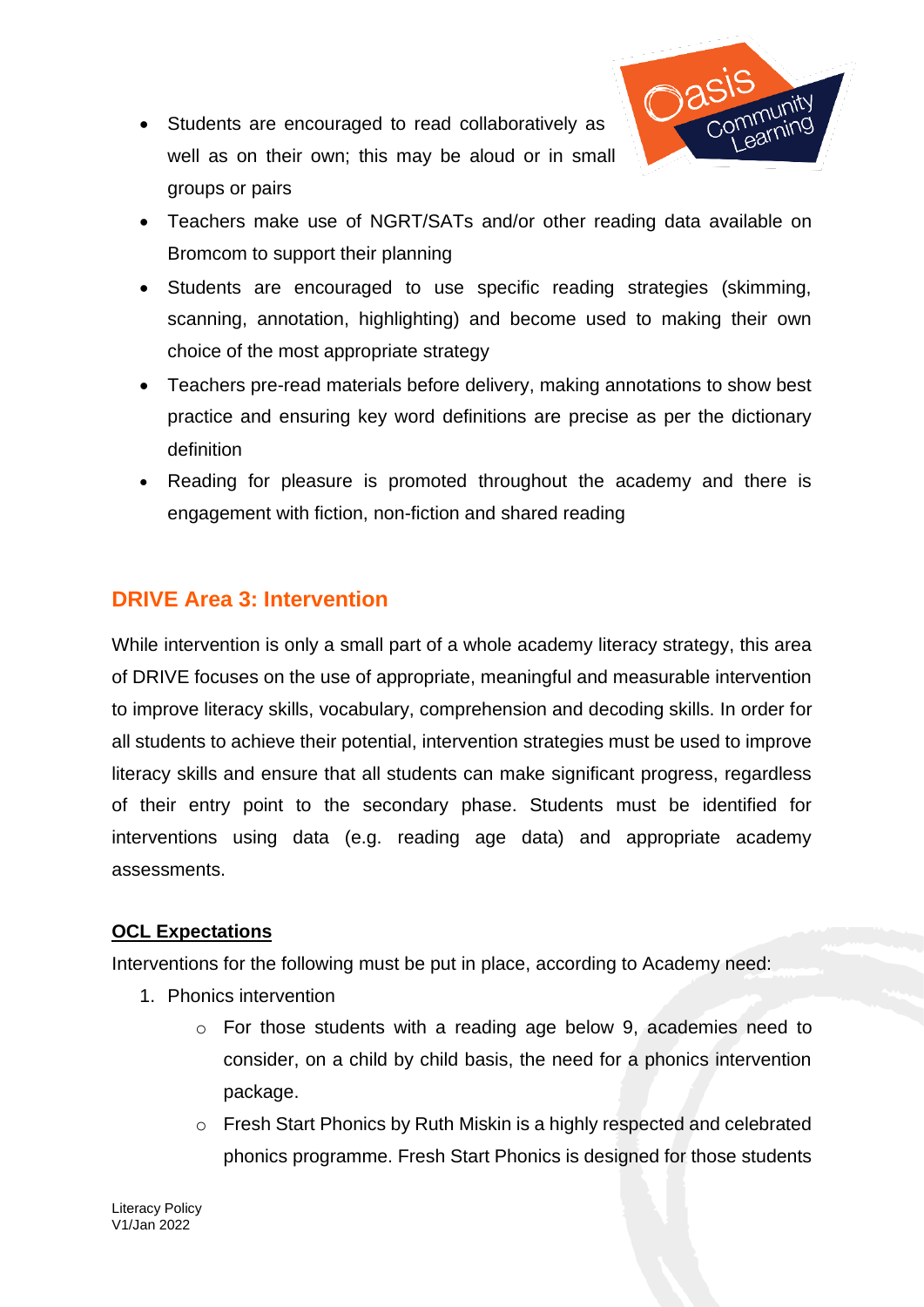with significant gaps in their literacy and reading ability. It is advised that the SENDCO



and teaching assistants are trained and timetabled to deliver and disseminate this programme for maximum impact.

- o Other possible programmes which academies may seek to use include Butterfly Phonics, Jolly Phonics or Read Write Inc. (this list is not exhaustive)
- 2. Decoding and Comprehension
	- o For those students below their chronological reading age but with a reading age of 9+, decoding and comprehension support is needed.
	- o Reading Plus features an assessment placement test which gives granular data to help understand pupil literacy needs and the most suitable strand of the intervention package. Students are measured on engagement with reading, vocabulary and comprehension to give an overall reading proficiency score.
	- o Reading Plus will need to be monitored by Literacy Leads or a designated member of staff. Students select extracts or texts to read based on their own interests and work their way through the course. The choice of reading material makes the programme appealing as students have more ownership over the order in which they complete the course.
	- o Reading Plus includes texts of varying difficulty levels up to the academic reading ability of a KS5 student.
	- o Other suitable programmes include ReadingWise, Accelerated Reader and Lexia (this list is not exhaustive).

## <span id="page-10-0"></span>**DRIVE Area 4: Vocabulary**

Research suggests that students need to understand 95% or more of the words on a page to have a strong comprehension of a text. Even students with comprehension as high as 90% can struggle to decipher or ascertain the meaning of the unknown 10% of words on a page.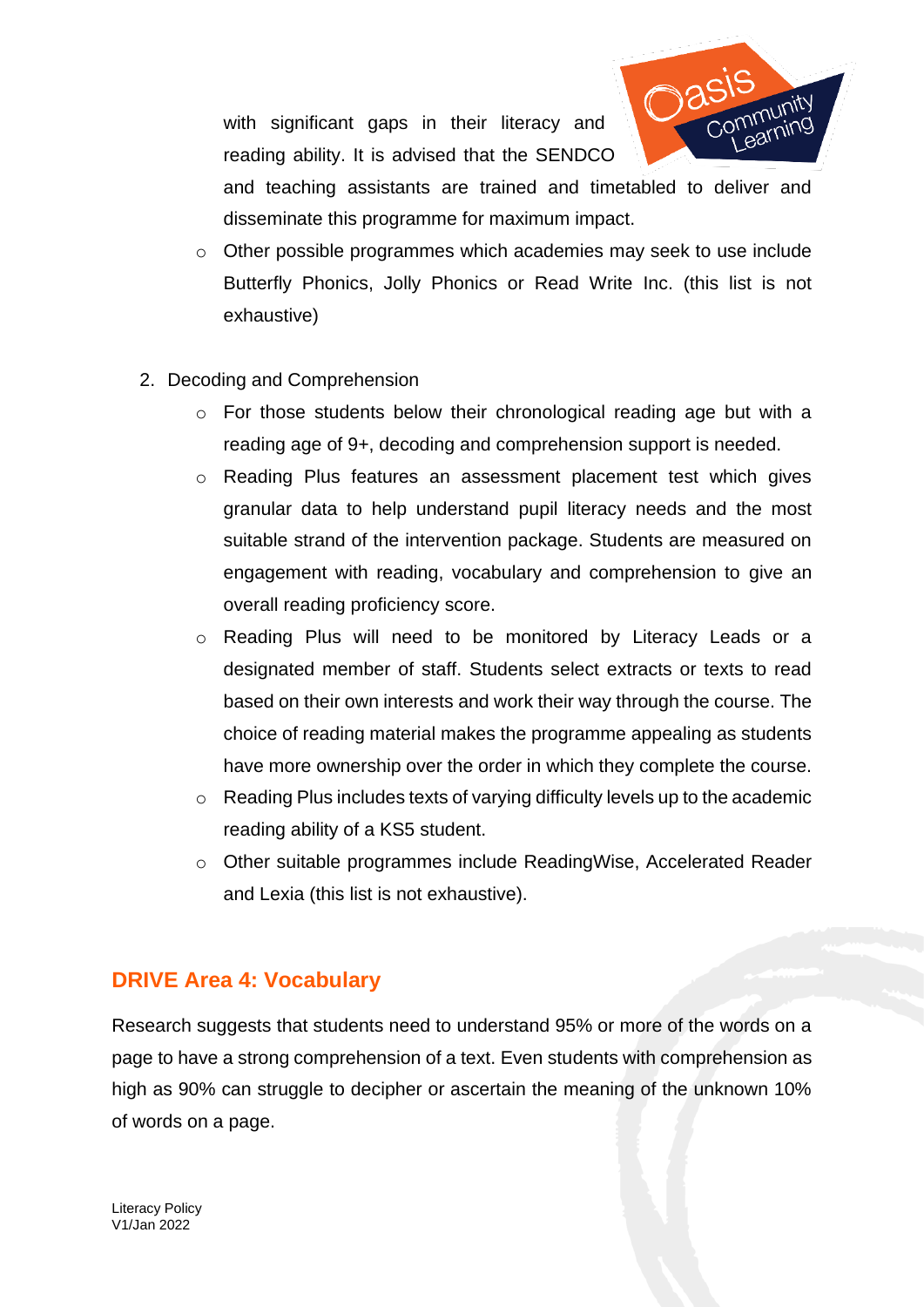

#### **Why is vocabulary important?**

- Becker (1977) identified poor vocabulary knowledge as the primary cause of academic failure of disadvantaged students.
- Children from a low socioeconomic background typically have a smaller vocabulary than children from higher socioeconomic backgrounds, and that gap widens as children get older, Beals (1997), (Sutton Trust Report 2010)
- Disadvantaged students show declining reading comprehension as their limited vocabulary constrains what they can understand from texts, Chall et al. (1990)

While the teaching of subject specific vocabulary is important, it is of equal importance to develop students' spoken or written vocabulary to include more complex but still common words. This ensures that students will have a proficient understanding of most exam questions, 'articles, documents and other types of media. Vocabulary is a broad topic that can be broken down into the following categories:

- Tier 1 vocabulary
	- o The most basic every day words, most notably simple nouns, connectives, sight words, adjectives and early reading words such as 'girl', 'dog', 'and', 'it' and 'good'.
	- o Where students struggle with tier 1 vocabulary, they will need phonics intervention (as covered in DRIVE area 3: Intervention)
- Tier 2 vocabulary
	- o Vocabulary used by more mature and proficient readers/writers. These words are commonly known and understood by native speakers of a language but are complex enough to require explicit instruction e.g. required, beneficial, maintain and approximate.
	- o Tier 2 vocabulary will be most commonly 'taught' within English lessons, but will improve pupil comprehension and expression across all subject disciplines. This comprehension and understanding can be accelerated if the strategies used and vocabulary used are consistently taught across all subjects.
- Tier 3 vocabulary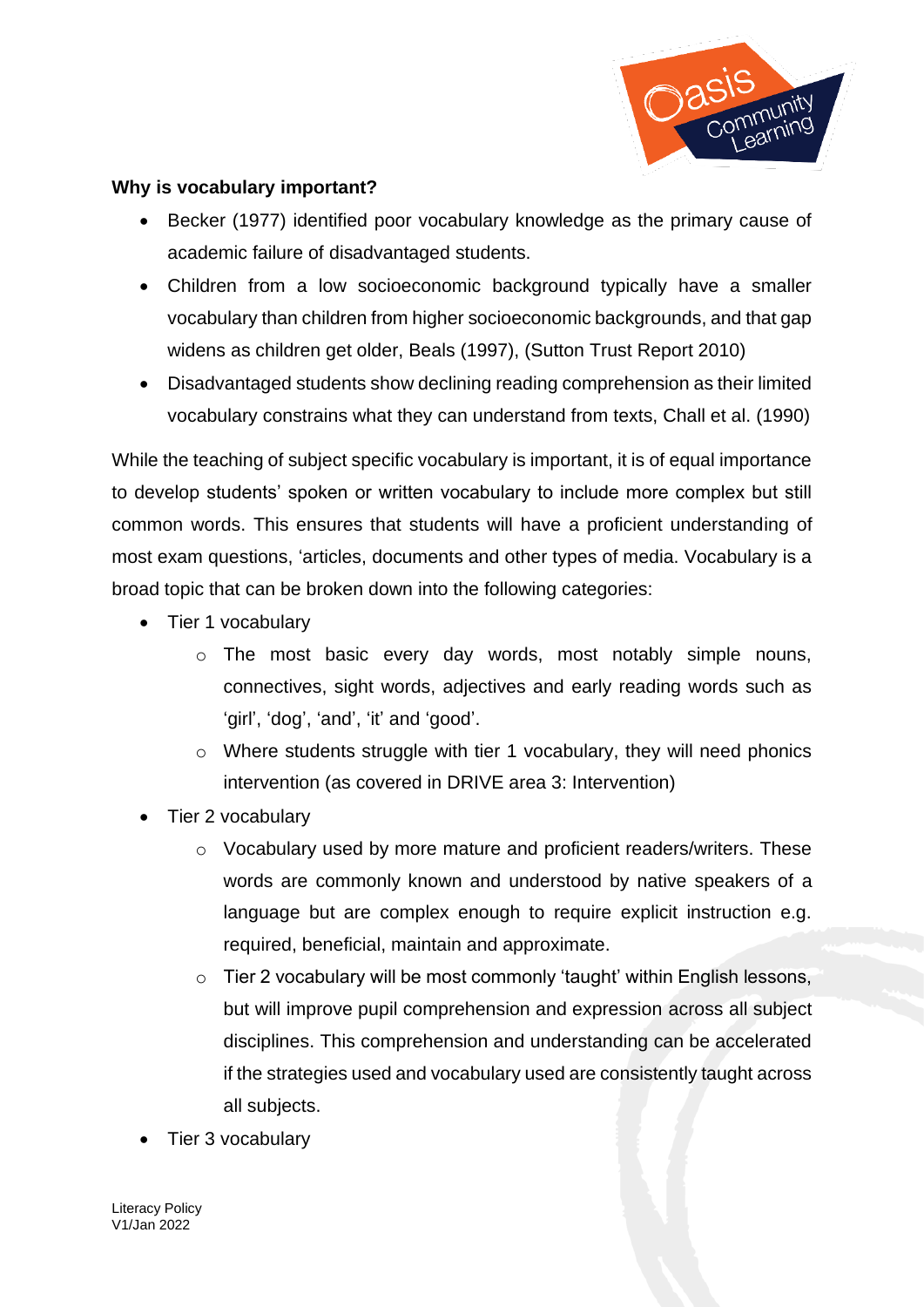o The subject specific vocabulary taught within a specific discipline. These words are complex



and, outside of an academic environment, rarely utilised, therefore these words need to be explicitly taught within subjects. Tier 3 vocabulary can include words such as 'trigonometry', 'iambic pentameter', 'osmosis' and 'omniscient'.

## **OCL Expectations**

In order for all Oasis Academies to have a consistent and effective approach to the teaching of vocabulary, all academies will:

- Create their own vocabulary lists for tiers 2 and 3 which should be explicitly taught across all subjects
- Consider using Versatile Vocabulary: a strategy and tier 2 word list already created by OCL using the strategies developed by the English NLP team.

#### **Versatile Vocabulary**

Versatile Vocabulary focuses on the teaching of Tier 2 words to help develop student vocabulary as well as comprehension and quality of written work. Versatile Vocabulary involves the teaching of Tier 2 vocabulary through pairs of binary opposites, e.g. pairs of opposite words such as 'inevitable' and 'avoidable', alongside a simple definition. Versatile Vocabulary appropriate for all subjects can be delivered as two separate lists for KS3 and

KS4 or, alternatively, can be delivered using a bespoke list per year group. Versatile Vocabulary words appropriate to individual lessons would then be included in the lesson and supported by a short definition and activity where the vocabulary is implemented by the student. This consistency of approach and use of transferable skills will help to aid pupil understanding and development of their tier 2 vocabulary.

**An example of a whole academy Versatile Vocabulary list for KS3 and KS4 has been included in Appendix 3**. If adopting this model, academies should consult curriculum leaders across all subjects in order to check the suitability of the word list and whether different words need to be added or taken away.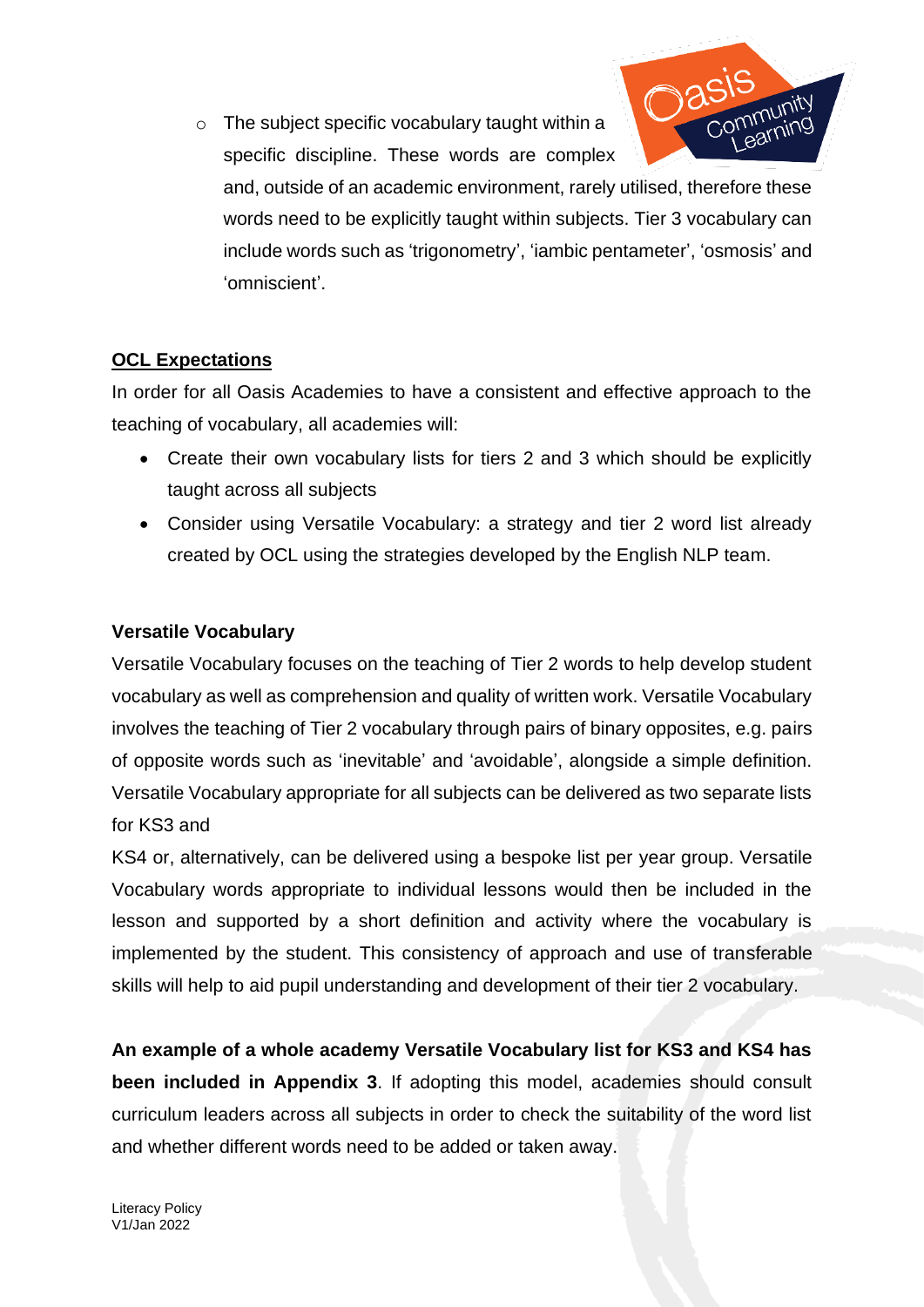## <span id="page-13-0"></span>**DRIVE Area 5: Exploration through literacy**



Exploration through literacy is the opportunity to see the world through literature. It is a focus not just on the number of books in our libraries or classrooms, but the variety, how appropriate these choices are, how engaging they

are and how much they open the eyes of our students to the world around them.

Oasis Academies serve diverse communities in terms of local culture and heritage. We believe that all students should have the opportunity to see themselves represented in the books that they read, and all students should feel that they can recognise themselves within the characters and stories they love. Lafferty points out that "Researchers have examined how literature that reflects students' lives can promote engagement and address the achievement gap" (Lafferty, 2014). She goes on to discuss the importance of multicultural literature for students of White British heritage 'with one interviewee stating, "I cannot fully understand what it must be like to have a dominant culture being portrayed everywhere I looked, however, I can only imagine the stifling effect it would impose on someone"' (Lafferty, 2014). Consequently, it is clear that there is value in all students studying diverse literature.

Furthermore, Annie Murphy Paul<sup>2</sup> has made the case that 'the brain, it seems, does not make much of a distinction between reading about an experience and encountering it in real life; in

each case the same neurological regions are stimulated.' The direct benefit to all students of reading often, widely and as diversely as possible is therefore clear; reading can act as a window into many worlds and offer the kind of opportunity and inclusivity at the heart of the OCL ethos.

#### **OCL Expectations**

Through DRIVE area 5, Oasis academies will be provided with a reading list appropriate for all students across the Trust. This will provide insight into the wider world around our students whilst also ensuring that the texts chosen are engaging, age appropriate and promote equality, diversity and inclusion. Academies will then be able to make impactful text choices, ensuring students have access to a wide range

<sup>2</sup> [www.nytimes.com/2012/03/18/opinion/sunday/the-neuroscience-of-your-brain-on-fiction.html](http://www.nytimes.com/2012/03/18/opinion/sunday/the-neuroscience-of-your-brain-on-fiction.html)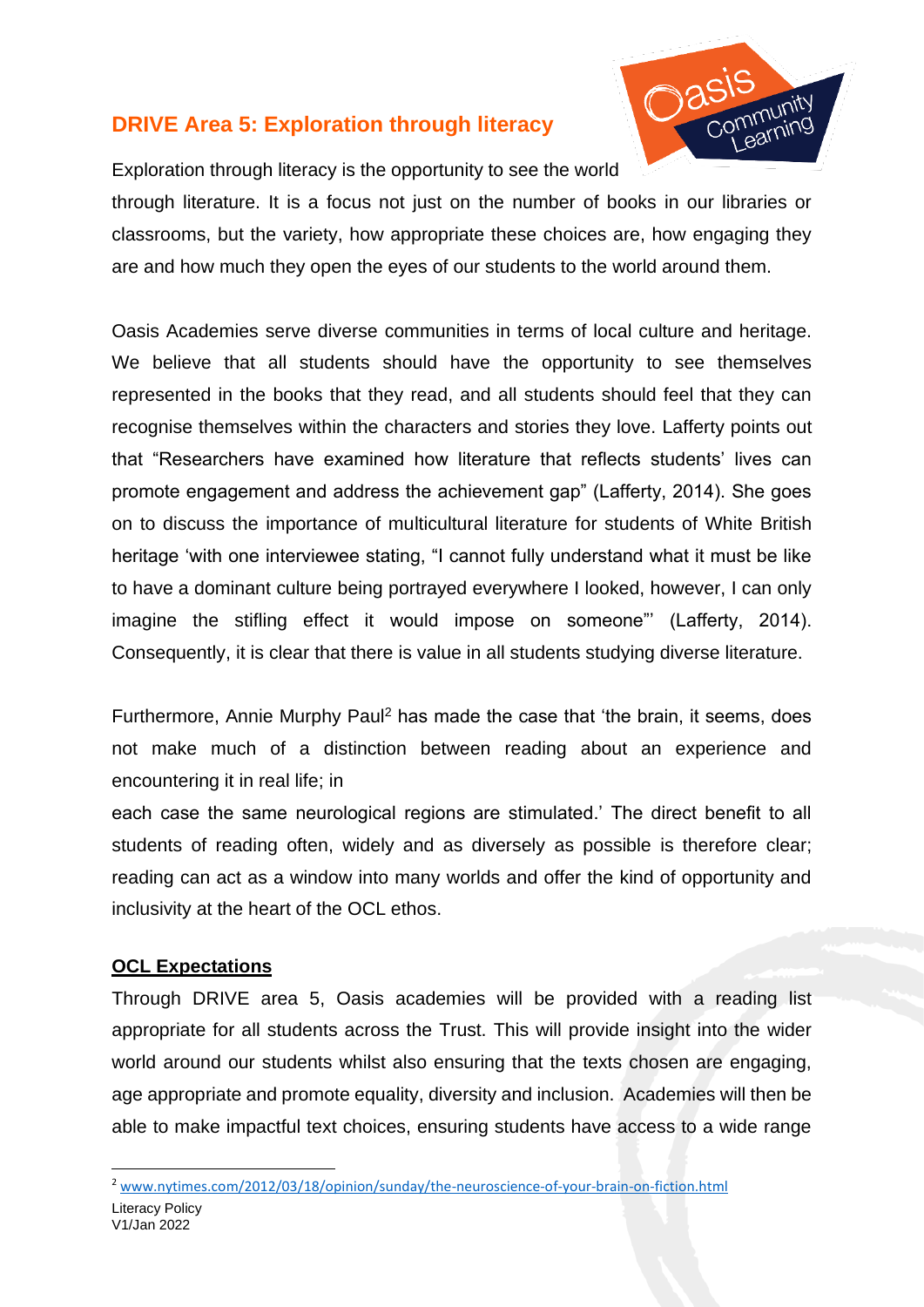of texts via libraries/e-platforms as part of the Horizons initiative, across the curriculum and during academy/tutor time reading.



In addition to this, all Oasis Academies will create their own Reading Pledge, a promise as to the types of literature that all students will be exposed to during their time in education.

## <span id="page-14-0"></span>**Responsibilities**

The author of the policy is responsible for the communication and review of the policy. The Literacy NLP and SNCL are responsible for training of appropriate staff to ensure the policy is implemented appropriately. Academy Principals and appropriate staff are responsible within their own setting for the effective implementation of the policy.

## <span id="page-14-1"></span>**Training requirements**

Academy Principals will receive training on the policy via a leadership briefing so that there is clarity of approach. The relevant staff within each Academy who have oversight of literacy will receive training via the community and strategy groups. Based on Academy need, bespoke NLP support will be provided to support academies in implementing the policy.

## <span id="page-14-2"></span>**Statutory requirements**

Various statutory requirements.

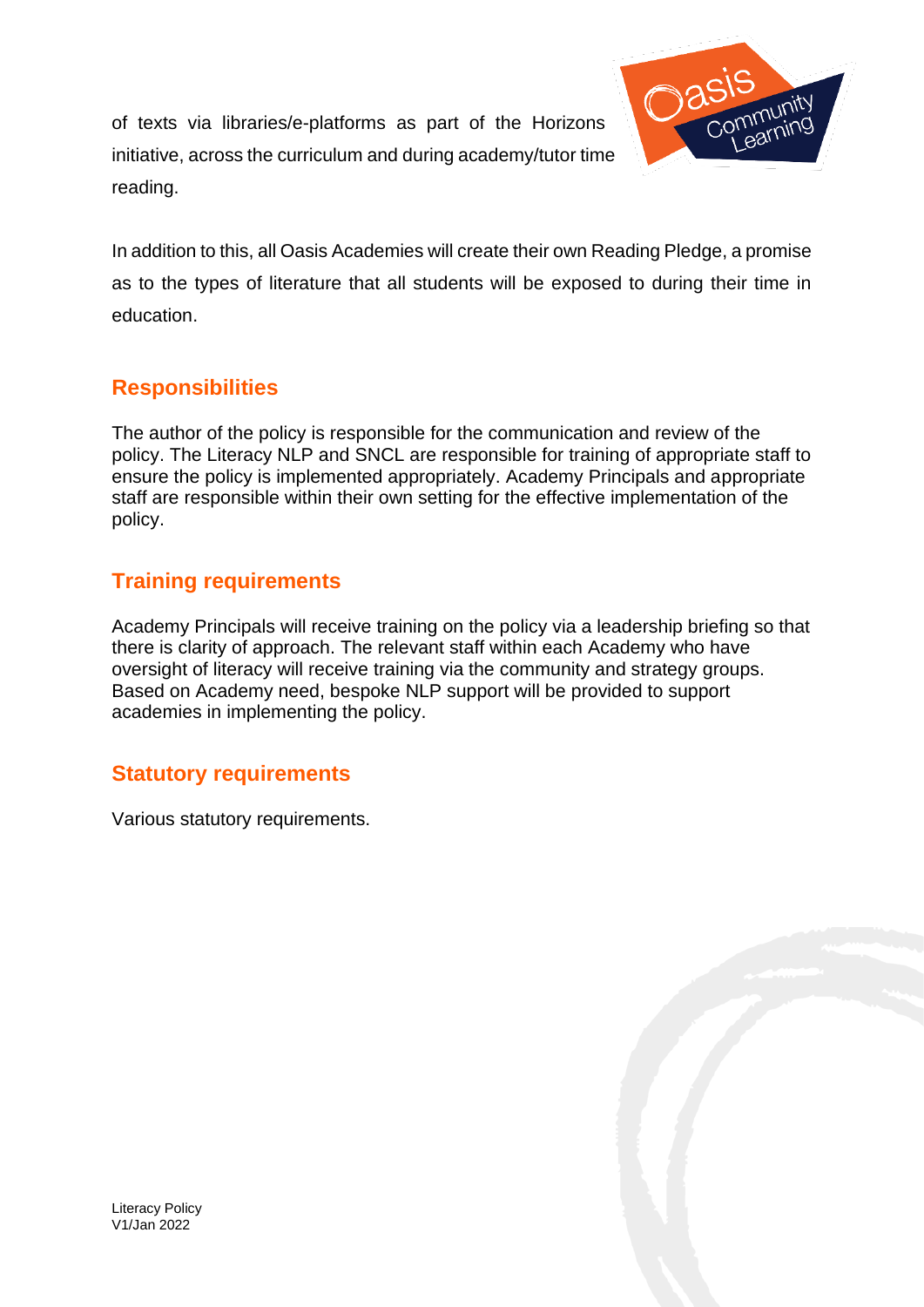

## **RACI matrix**

<span id="page-15-0"></span>

| <b>Policy Element</b>                       |       |                                        |                   | Leadership        |                      |                          |                            | <b>Academy</b> |                  |                            | <b>Services</b>                       |                           | <b>Team</b>                              |
|---------------------------------------------|-------|----------------------------------------|-------------------|-------------------|----------------------|--------------------------|----------------------------|----------------|------------------|----------------------------|---------------------------------------|---------------------------|------------------------------------------|
|                                             | Board | OC<br>$\blacksquare$<br>ဂ္ဂ<br>$\circ$ | <b>DCL</b><br>COO | National Director | Regional<br>Director | <b>Academy Principal</b> | Academy Leadership<br>Team | Teachers       | Support<br>Staff | Author of<br><b>Policy</b> | legal<br>Compliance,<br>policy<br>and | Literacy<br>$\leq$<br>᠊᠊ᠭ | Senior<br>Lead<br>National<br>Curriculum |
| Policy is on latest template                |       |                                        |                   | A                 |                      |                          |                            |                |                  | $\mathsf{R}$               | $\mathsf{A}$                          |                           |                                          |
| Requirements of the policy met in the draft |       |                                        |                   |                   | A                    | A                        |                            |                |                  | $\mathsf{R}$               |                                       |                           |                                          |
| Correct approval journey followed           |       |                                        |                   |                   |                      |                          |                            |                |                  | $\mathsf{R}$               | $\mathsf{R}$                          |                           |                                          |
| Approve policies                            |       |                                        |                   | $\mathsf{A}$      |                      |                          |                            |                |                  |                            |                                       |                           |                                          |
| Communicate new policy                      |       |                                        |                   |                   |                      |                          |                            |                |                  | $\mathsf{R}$               |                                       |                           |                                          |
| Train appropriate staff                     |       |                                        |                   |                   |                      | R                        |                            |                |                  |                            |                                       | $\mathsf{R}$              | R                                        |
| Policy reviewed and updated                 |       |                                        |                   | A                 |                      |                          |                            |                |                  | R.                         |                                       |                           |                                          |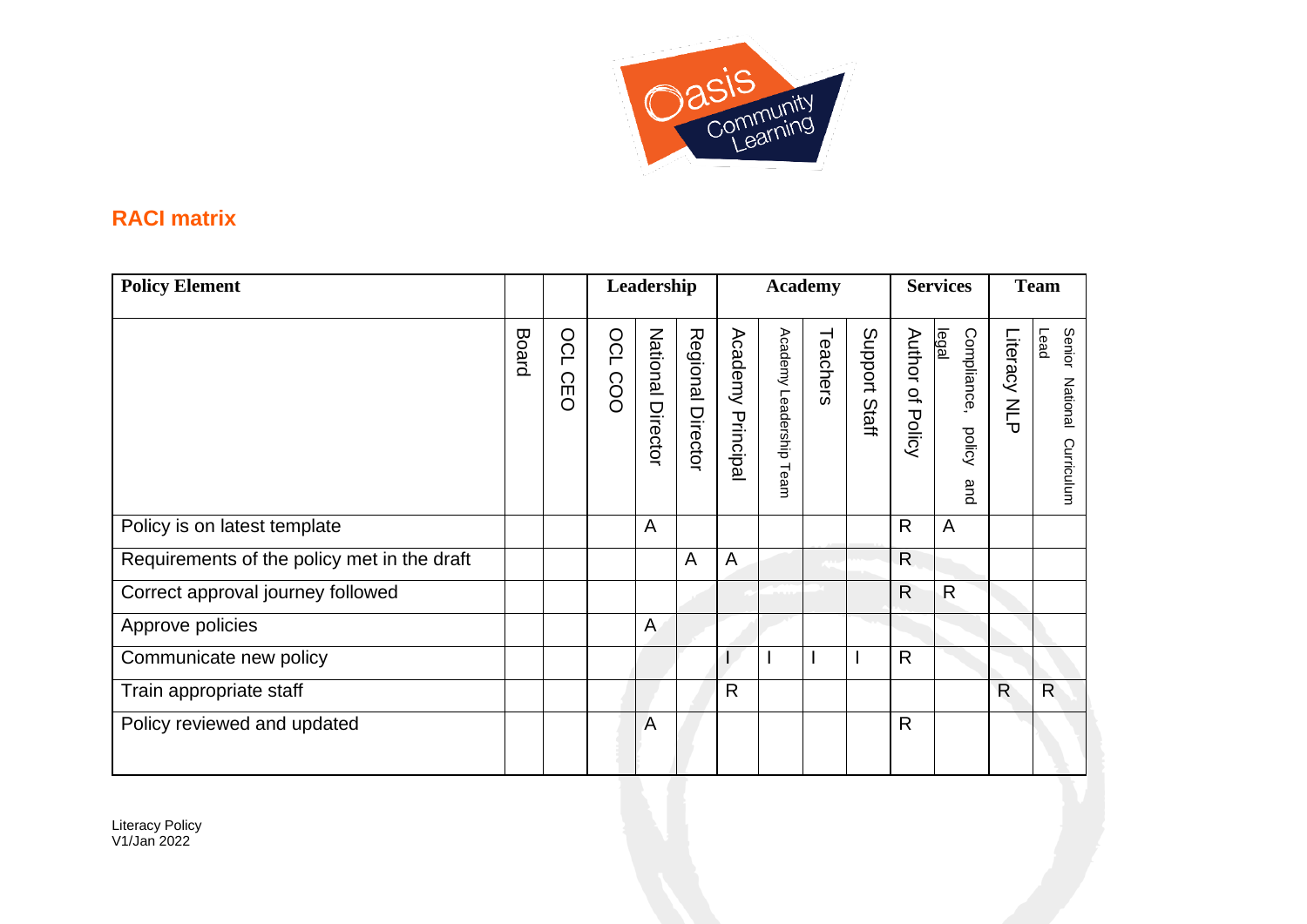

## <span id="page-16-0"></span>**Appendices**

## <span id="page-16-1"></span>**Appendix 1: Mapping Disciplinary Literacy**

It is essential that Literacy Leads have a strong understanding of the literacy needs across each subject area, i.e. their disciplinary literacy needs. Whilst many subjects have overt links to literacy such as English, history or R.E, other subject disciplines are less frequently considered in terms of their specific literacy needs. The purpose of the disciplinary literacy plan is to give Literacy Leads the opportunity to meet with each subject/curriculum lead and audit the provision in place.

Meetings with subject/curriculum leads should primarily be focused on the written element of the course or the reading component. In the first instance, the clearest need will be in the written component, most notably the structure that students use to answer exam questions.

The disciplinary literacy plan aims to gather and collate as much information as possible about the priority areas in each subject. Once these areas have been established and meetings concluded, actions can be decided. It is at this point that overlaps between different subjects can be identified and links made between different subjects.

Literacy leads should have an awareness of the KS4 syllabus needs for each subject so that they understand the end points students are working towards and are able to discuss, with growing confidence, the areas that need to be developed to ensure that students can be successful over their five years of study.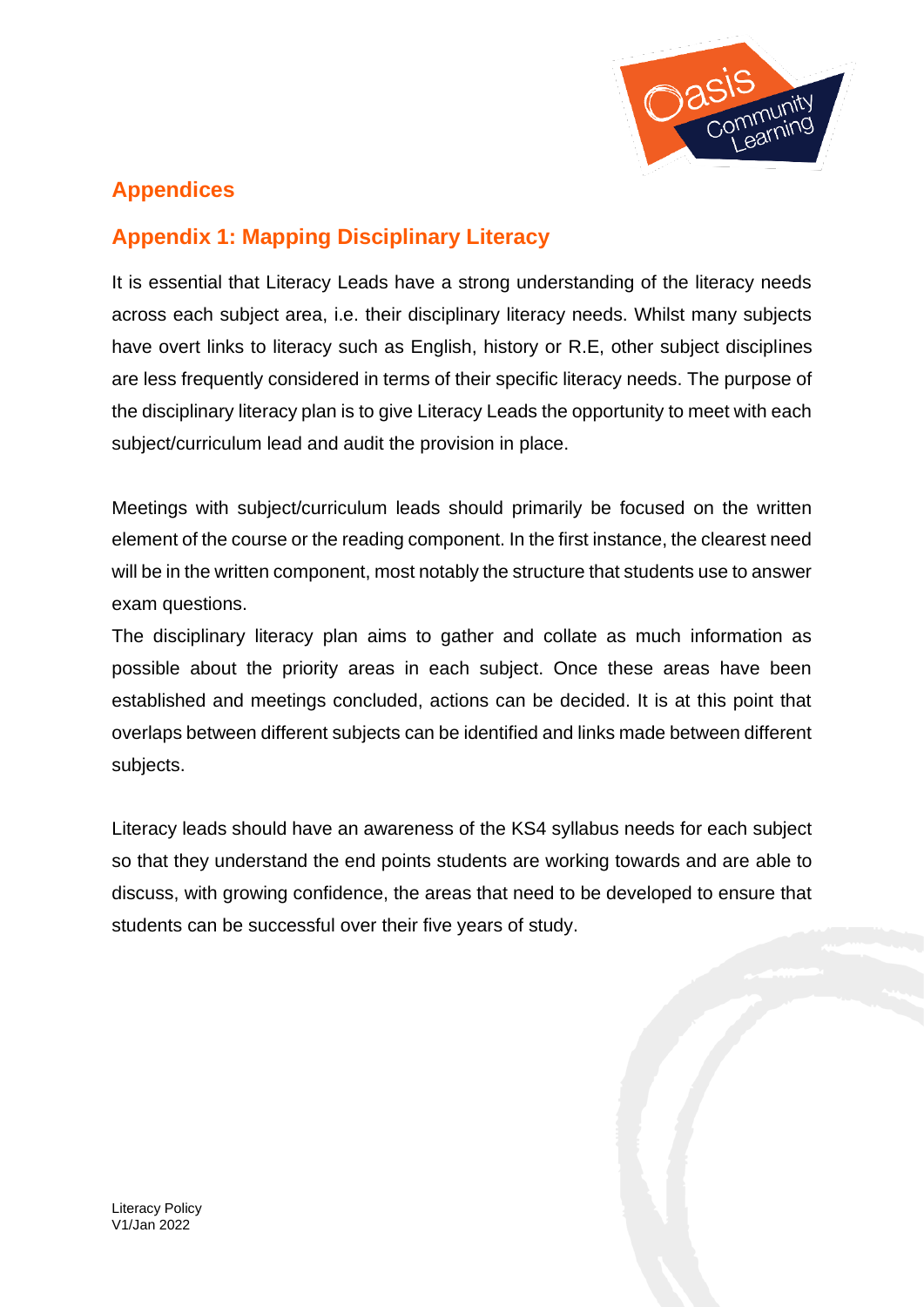

## <span id="page-17-0"></span>**Appendix 2: Whole Academy Genre Mapping**

Literacy Leads may include genre mapping as part of their whole academy disciplinary literacy plan. This activity can be completed as part of an academy CPD session or in a meeting with all subject/curriculum leads. The purpose of the genre mapping document is to gather information about where certain types of questions are seen across the varied KS4 exam papers and subject disciplines. At secondary, teachers may focus on the differences between subject areas, however, there are many similarities; it is therefore useful for non-specialists in literacy to be shown where the skills used in their subject area overlap with other areas. This may help to clarify why students have a different understanding of what a particular word in an exam question, for example, means as it sometimes may be used differently in another subject. On other occasions it may be that students are unaware of the overlap in skills as different terms are used for the same skill e.g. in English Language the skill of summarising information can be viewed as a similar skill to a recount activity in History. The example below from the National Literacy Trust shows one model of genre mapping.

| Subject/       | <b>Instruction</b> | <b>Recount</b>      | <b>Explanation</b>       | <b>Information</b> | <b>Persuasion</b> |
|----------------|--------------------|---------------------|--------------------------|--------------------|-------------------|
| <b>Purpose</b> |                    |                     |                          |                    |                   |
|                | To<br>instruct     | To<br>recount       | Explain<br>why           | describe,<br>To    | To present a      |
|                | how a task or      | events (real or     | things are as            | classify<br>and    | point of view     |
|                | product is to      | <i>imagined</i> )   | they<br>are<br><b>or</b> | organise           | about an issue    |
|                | be completed       |                     | how<br>a                 | information        |                   |
|                |                    |                     | phenomenon               |                    |                   |
|                |                    |                     | occurs.                  |                    |                   |
| <b>English</b> |                    | Plot synopsis       |                          | Creative           | Text of speech    |
|                |                    | Autobiography       |                          | description<br>of  | Charity leaflet   |
|                |                    | Newspaper           |                          | scene              |                   |
|                |                    | report              |                          |                    |                   |
| <b>History</b> |                    | of<br>Account       | Explain<br>the           |                    |                   |
|                |                    | <b>Battle</b><br>of | causes of first          |                    |                   |
|                |                    | Hastings            | world war                |                    |                   |
|                |                    |                     |                          |                    |                   |
|                |                    |                     |                          |                    |                   |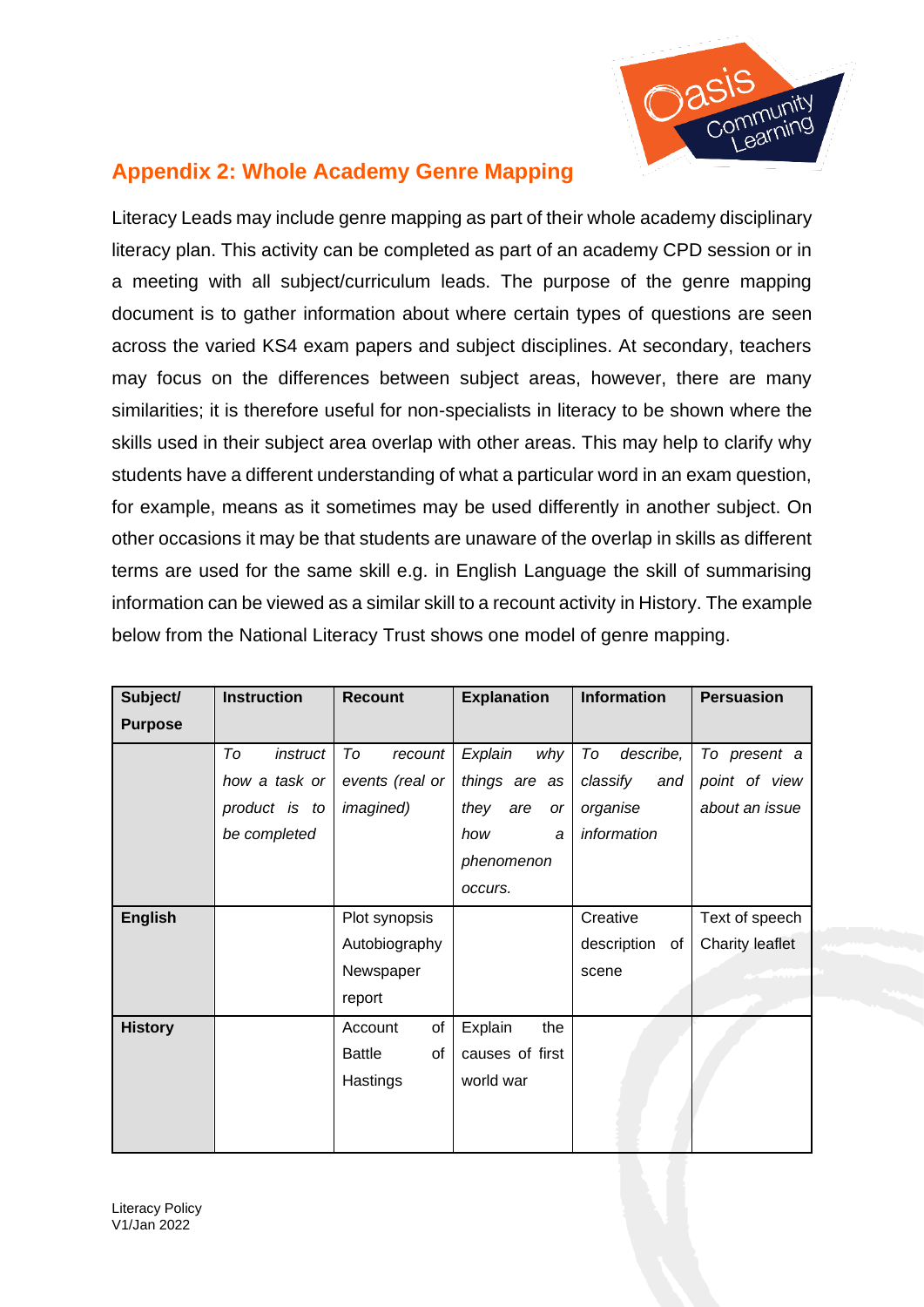

## <span id="page-18-0"></span>**Appendix 3: Versatile Vocabulary**

In order for all students to make progress, it is vital not to teach students contradictory or differing methods to achieve the same aims. The versatile vocabulary strategy created by the English team and employed as part of the OCL English curriculum is a highly effective means of explicit vocabulary teaching.

#### **What is 'Versatile Vocabulary'?**

Vocabulary that can be used across the curriculum and applied to a range of contexts. The vocabulary is arranged in **binary opposites** to create robust schema and offer critical lenses. They are chosen based on:

- Utility
- Versatility
- **Precision**
- **Specificity**
- Concept unlock-ability

#### **What are the benefits of using versatile vocabulary?**

- Whole-academy shared vocabulary has power
- **Tier 2 vocabulary makes a** *big* **difference**
- Drawing links between subjects
- Reveals the utility of vocabulary in *life*
- Knowing, precisely, what vocabulary students know is useful
- Clarification and codification of what success looks like; vocabulary = the steps

## **Below are examples of KS3 and KS4 cross-curricular Versatile Vocabulary lists that can be used as a starting point for academies.**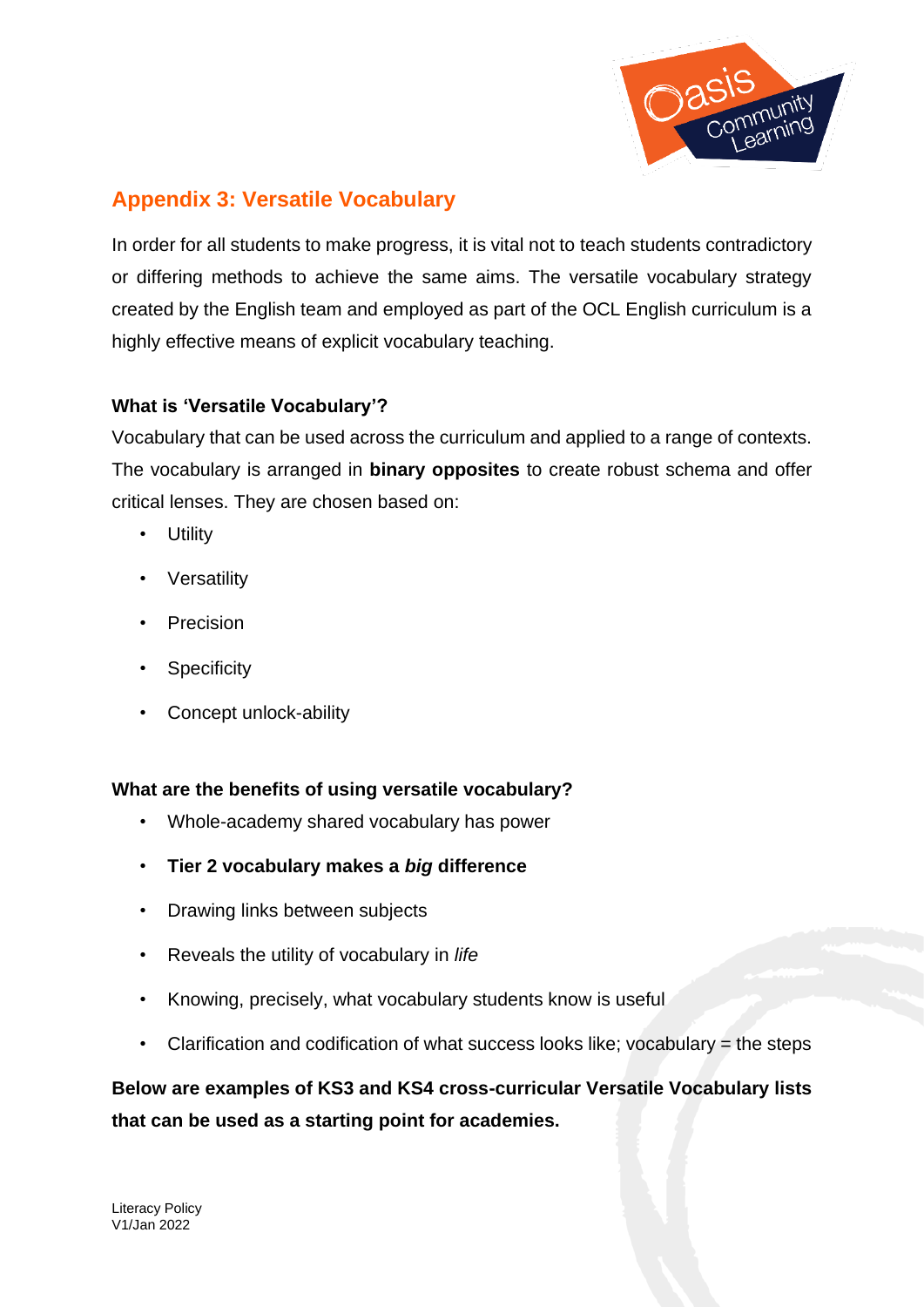

| <b>KS3 Cross-Curricular Versatile Vocabulary</b> |               |                    |                                       |  |  |  |  |
|--------------------------------------------------|---------------|--------------------|---------------------------------------|--|--|--|--|
| Sympathetic,<br>caring                           | Compassionate | Callous            | Unfeeling,<br>heartless               |  |  |  |  |
| Definite,<br>proven,<br>precise                  | Concrete      | Abstract           | Figurative,<br>indefinite             |  |  |  |  |
| Stubborn,<br>unchangeable                        | Dogmatic      | Malleable          | Able to be<br>changed, flexible       |  |  |  |  |
| Constant, the<br>same                            | Stable        | Volatile           | Unpredictable,<br>uncertain           |  |  |  |  |
| Every so often                                   | Intermittent  | Perpetual          | Cyclical,<br>repetitive,<br>incessant |  |  |  |  |
| Surrender,<br>give up                            | Concede       | Refute             | Argue against,<br>counter             |  |  |  |  |
| Good, pure                                       | Virtuous      | Reprehensible      | Bad, evil,<br>unforgivable            |  |  |  |  |
| Expected,<br>logical, usual                      | Normal        | Abnormal           | Beyond what is<br>expected            |  |  |  |  |
| Can be<br>stopped or<br>avoided                  | Avoidable     | Inevitable         | Unavoidable,<br>certain               |  |  |  |  |
| Expand, make<br>bigger                           | Increase      | Decrease           | Reduce, make<br>smaller               |  |  |  |  |
| Make stronger,<br>support                        | Reinforce     | Undermine          | Go against, make<br>weaker            |  |  |  |  |
| Right, good                                      | Moral         | Immoral            | Wrong, bad                            |  |  |  |  |
| Inside                                           | Interior      | <b>Exterior</b>    | Outside                               |  |  |  |  |
| Inside                                           | Internal      | External           | Outside                               |  |  |  |  |
| Less than                                        | Inferior to   | <b>Superior to</b> | <b>Better than</b>                    |  |  |  |  |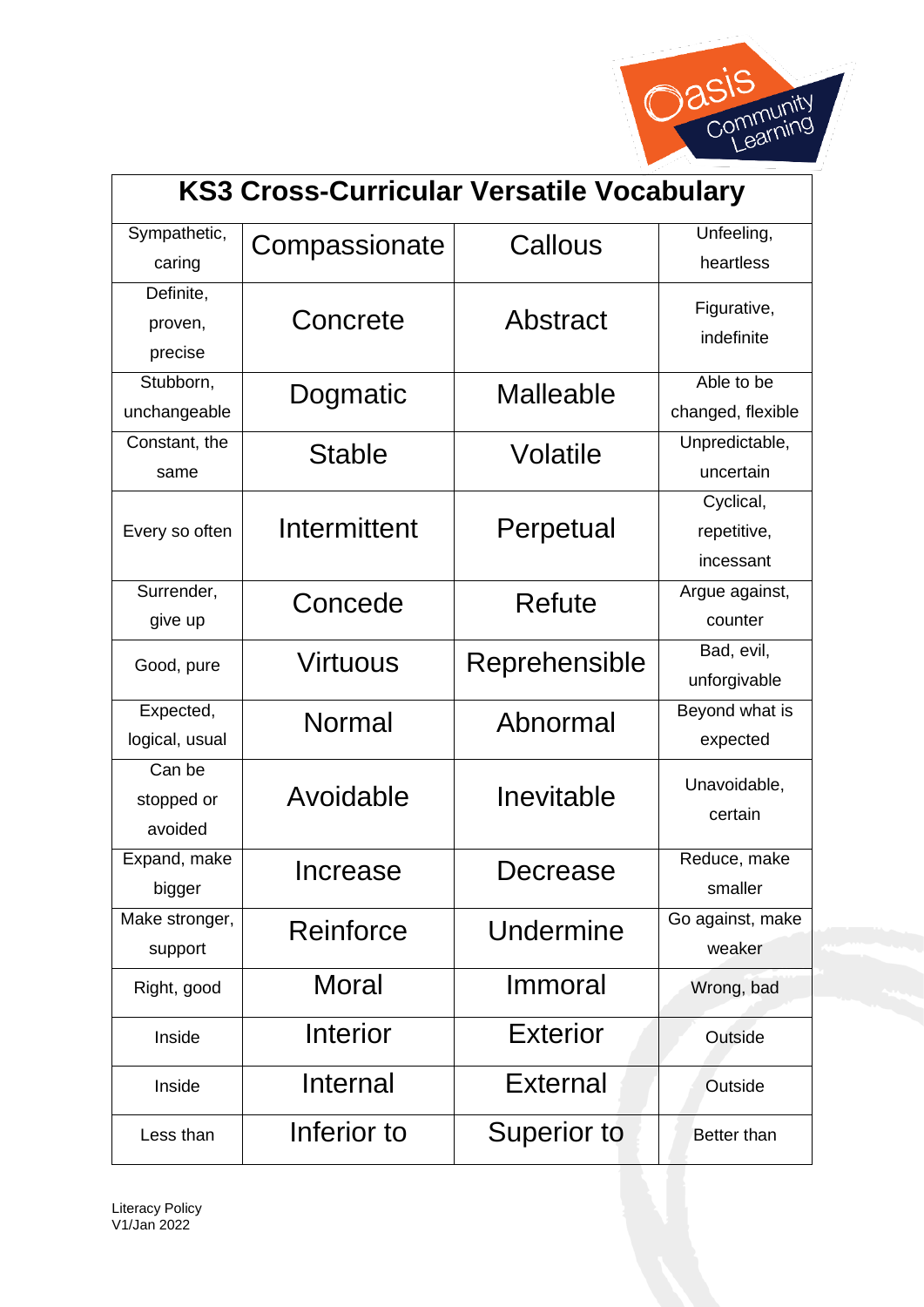![](_page_20_Picture_0.jpeg)

| <b>KS4 Cross-Curricular Versatile Vocabulary</b> |                       |                      |                     |  |  |  |  |
|--------------------------------------------------|-----------------------|----------------------|---------------------|--|--|--|--|
| Respect,                                         | Venerate              | Malign               | Abuse, disrespect   |  |  |  |  |
| honour                                           |                       |                      |                     |  |  |  |  |
| Believable,                                      | Credible              | Deceptive            | Misleading, not     |  |  |  |  |
| reliable                                         |                       |                      | true, fake          |  |  |  |  |
| Enormous,                                        | Infinite              | Finite               | Limited, restricted |  |  |  |  |
| never-ending,                                    |                       |                      |                     |  |  |  |  |
| Varied,                                          |                       |                      | Uniform, the        |  |  |  |  |
| different,                                       | <b>Heterogeneous</b>  | Homogeneous          | same, consistent    |  |  |  |  |
| mixed                                            |                       |                      |                     |  |  |  |  |
| Useful,                                          |                       |                      | Harmful,            |  |  |  |  |
| valuable,                                        | <b>Beneficial</b>     | Detrimental          | unhelpful           |  |  |  |  |
| helpful                                          |                       |                      |                     |  |  |  |  |
| To make                                          |                       |                      | To make weaker,     |  |  |  |  |
| stronger,                                        | Diminish<br>Reinforce |                      | reduce              |  |  |  |  |
| support                                          |                       |                      |                     |  |  |  |  |
| Follow, respect                                  | Obey                  | <b>Transgress</b>    | Go against,         |  |  |  |  |
|                                                  |                       |                      | break, sin          |  |  |  |  |
| Needed,                                          | <b>Essential</b>      | Superfluous          | Not needed, extra   |  |  |  |  |
| important                                        |                       |                      |                     |  |  |  |  |
| Agreeable,                                       | <b>Harmonious</b>     | Incongruous          | Out of place,       |  |  |  |  |
| compatible                                       |                       |                      | inappropriate       |  |  |  |  |
| Lasting forever                                  | Permanent             | Ephemeral            | Lasting for a short |  |  |  |  |
|                                                  |                       |                      | time, temporary     |  |  |  |  |
| Show,                                            |                       |                      | Hide, keep          |  |  |  |  |
| communicate,                                     | Convey                | Conceal              | secret, suppress    |  |  |  |  |
| tell                                             |                       |                      |                     |  |  |  |  |
| Compare,                                         |                       |                      | Separate, tell the  |  |  |  |  |
| identify                                         | Relate                | <b>Differentiate</b> | difference,         |  |  |  |  |
| similarities                                     |                       |                      | contrast            |  |  |  |  |
| Expand upon,                                     |                       |                      | Reduce to the       |  |  |  |  |
| add detail                                       | Elaborate             | Simplify             | essentials or       |  |  |  |  |
|                                                  |                       |                      | most simple         |  |  |  |  |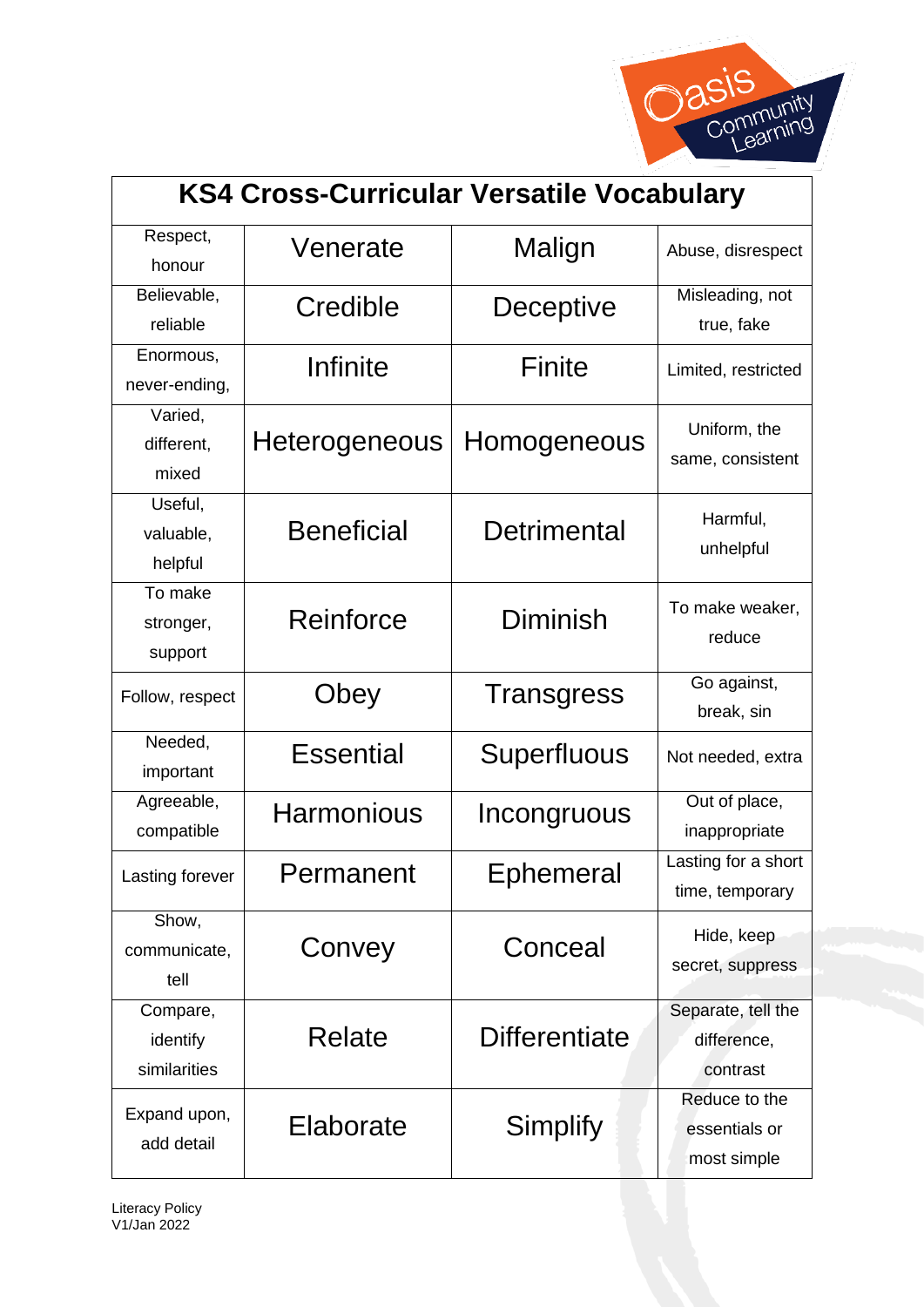![](_page_21_Picture_0.jpeg)

| Make more      |              |                    | Make something    |
|----------------|--------------|--------------------|-------------------|
| dramatic,      | Exaggerate   | Trivialise         | insignificant or  |
| significant    |              |                    | unimportant       |
| Modern, latest | Contemporary | <b>Traditional</b> | Well-established, |
| version        |              |                    | old-fashioned     |

![](_page_21_Picture_3.jpeg)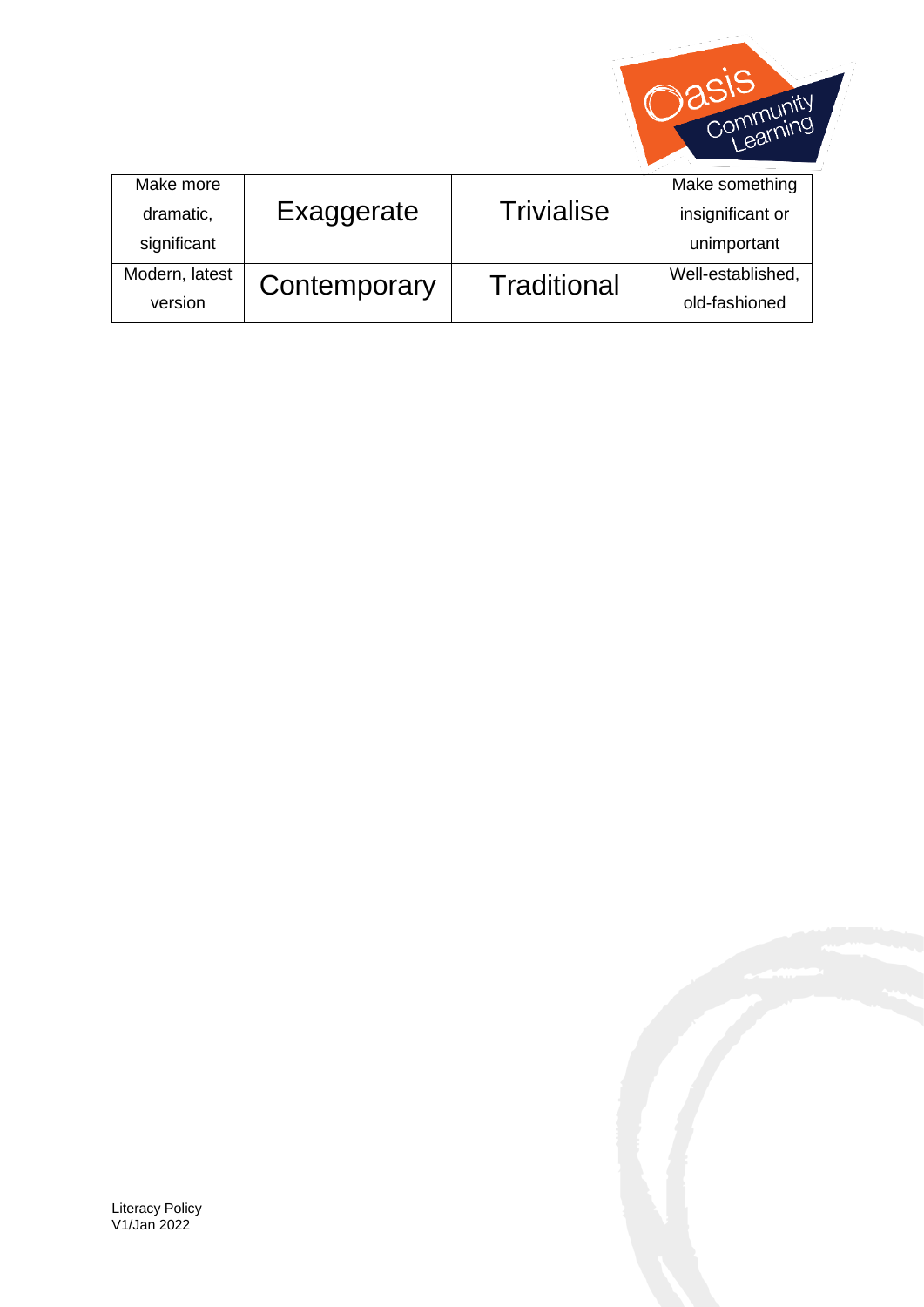![](_page_22_Picture_0.jpeg)

#### <span id="page-22-0"></span>**Document Control**

#### **Changes History**

| <b>Version</b> | <b>Date</b> | <b>Owned and Amended</b><br>by | <b>Recipients</b> | <b>Purpose</b>      |
|----------------|-------------|--------------------------------|-------------------|---------------------|
|                | 02.02.22    | <b>Philip Beaumont</b>         | Principals and    | To ensure a         |
|                |             |                                | Literacy Leads    | consistent and high |
|                |             |                                |                   | quality approach    |
|                |             |                                |                   | across secondary    |
|                |             |                                |                   | academies           |
|                |             |                                |                   |                     |

#### **Policy Tier**

□ Tier 1

☒ Tier 2

□ Tier 3

 $\Box$  Tier 4

#### **Owner**

Mark Thompson

#### **Contact in case of query**

[Sophie.Lownds@oasisleesbrook.org](mailto:Sophie.Lownds@oasisleesbrook.org) and [Rachel.Revell@oasiswintringham.org](mailto:Rachel.Revell@oasiswintringham.org)

#### **Approvals**

This document requires the following approvals.

| <b>Name</b>      | <b>Position</b>  | <b>Date Approved</b> | <b>Version</b> |
|------------------|------------------|----------------------|----------------|
| Directors' Group | Directors' Group | 4/4/22               | 1.0            |
|                  |                  |                      |                |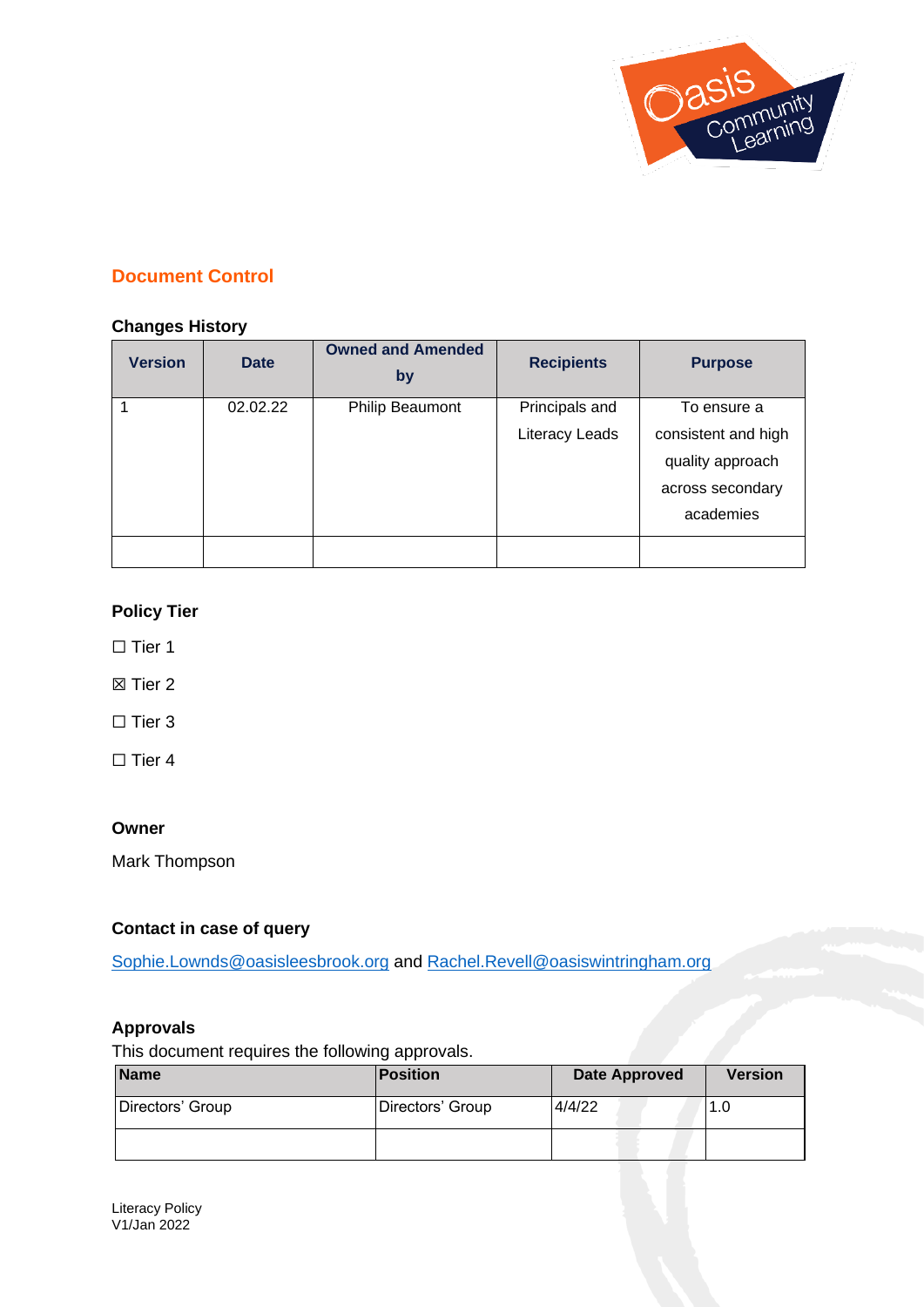![](_page_23_Picture_0.jpeg)

#### **Position with the Unions**

Does the policy or changes to the policy require consultation with the National Unions under our recognition agreement?

☐ Yes

☒ No

If yes, the policy status is:

☐ Consulted with Unions and Approved

☐ Fully consulted (completed) but not agreed with Unions but Approved by OCL

☐ Currently under Consultation with Unions

□ Awaiting Consultation with Unions

#### **Date & Record of Next Union Review**

#### **Location**

Tick all that apply:

☐ OCL website

☒ Academy website

- ☒ Policy portal
- □ Other: state

#### **Customisation**

☒ OCL policy

□ OCL policy with an attachment for each academy to complete regarding local

arrangements

□ Academy policy

☐ Policy is included in Principals' annual compliance declaration

Literacy Policy V1/Jan 2022